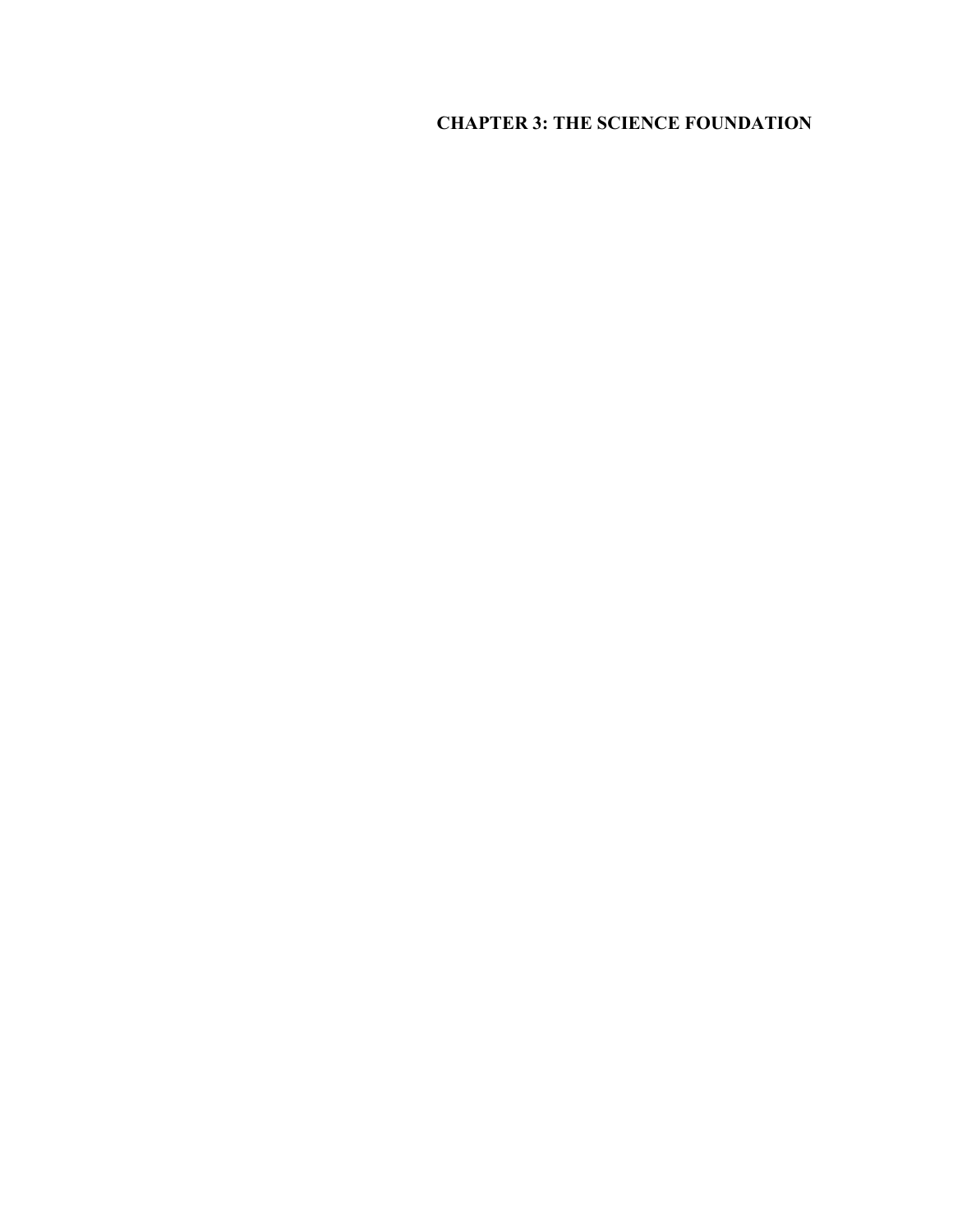# **Chapter 3: The Science Foundation**

# **What do we know and need to know about salmon and their habitat needs?**

The science foundation for the WRIA 8 Conservation Plan rests upon our knowledge of Chinook salmon and habitat conditions within the Lake Washington/Cedar/Sammamish watershed. This section of the plan provides a description of the scientific information used to develop the WRIA 8 conservation strategy, including analytical tools, existing information about salmon populations, and habitat conditions within the system.

## **Scientific Analysis Approach**

The WRIA 8 Technical Committee (W8TC) developed three tools to use in determining basin conservation strategies for Chinook habitat protection and restoration. Those tools included a Viable Salmonid Population (VSP) framework, a Watershed Evaluation, and an Ecosystem Diagnosis and Treatment (EDT) model adapted for WRIA 8. A description of each tool follows, as well as a discussion of how it was developed and applied to form the conservation strategies. The results of applying these tools, as well as the strategies developed for salmon conservation, are identified in Chapter 4, Chinook Conservation Strategy for WRIA 8.

## *Viable Salmonid Population Framework*

NOAA Fisheries developed the VSP concept as guidance for regional conservation efforts to restore the viability of salmon populations. A viable salmonid population is defined as "an independent population of any Pacific salmonid (genus *Oncorhynchus*) that has a negligible risk of extinction due to threats from demographic variation, local environmental variation, and genetic changes over a 100-year time frame (McElhany et al. 2000)." Four population attributes are used to evaluate population viability:

- Abundance: How many fish are there at various life stages?
- Productivity/Population growth rate: Is the population replacing itself or growing?
- Spatial Structure: How are fish geographically distributed?
- Diversity: How many life history strategies (variation in how habitat is used in space and time) are present and how diverse is the population genetically?

Please see Appendix C-1 and McElhany et al. (2000) for additional information on the VSP concept, VSP attributes and their evaluation.

### Objective, Development and Application

The VSP framework was developed to document hypotheses relevant to current population status and prescribe logical objectives to minimize the risk of extinction faced by WRIA 8 Chinook populations. The framework was developed through:

- 1. Defining the VSP attributes based on McElhany et al. (2000);
- 2. Documenting assumptions and guiding hypotheses for each VSP attribute (diversity, spatial structure, productivity, and abundance);
- 3. Evaluating how changes in population or habitat conditions affect risk for each VSP attribute, based upon assumptions, hypotheses and current population conditions;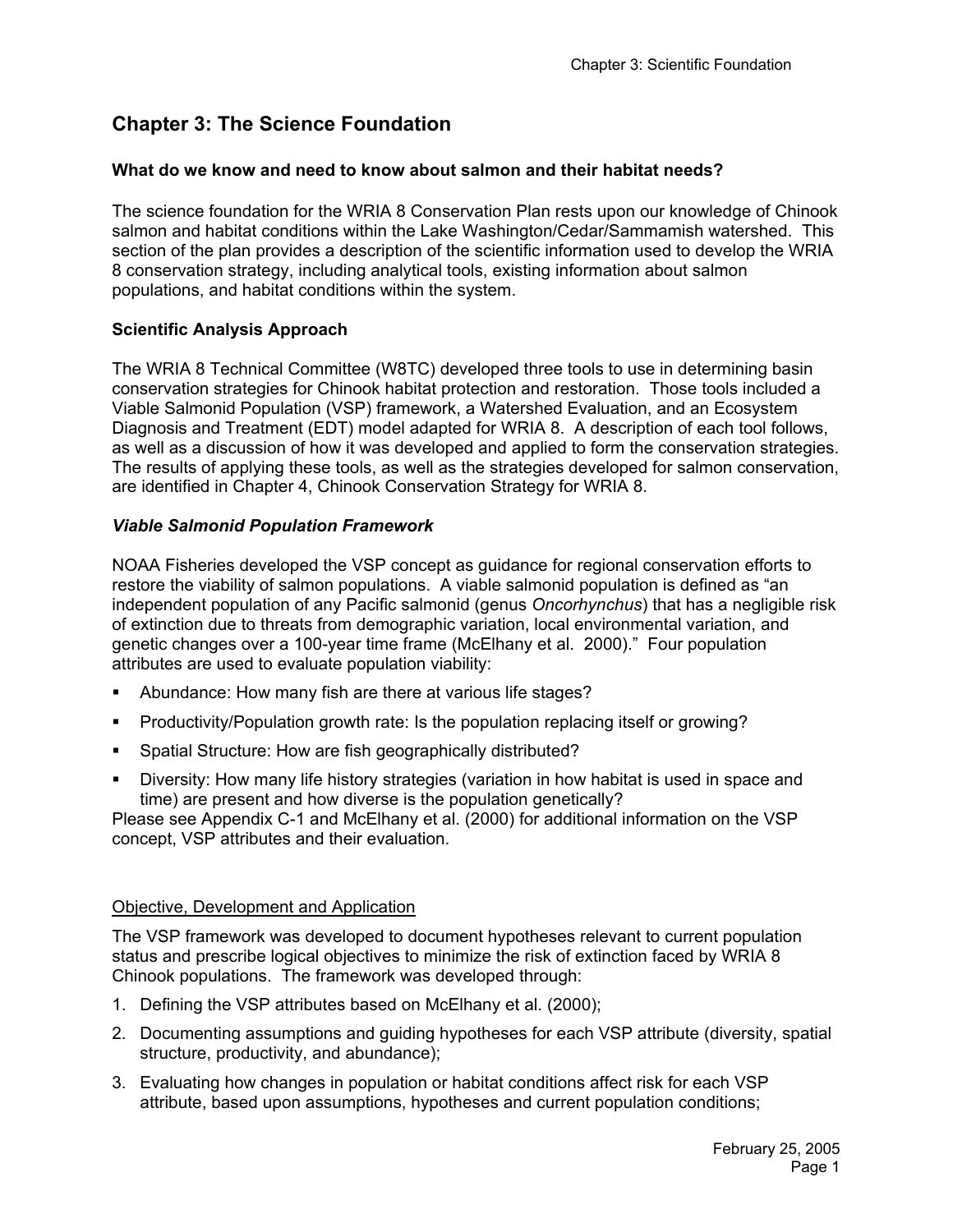- 4. Prescribing qualitative VSP objectives; and
- 5. Forming conclusions about the overall priority among populations within WRIA 8.

The framework was used, in conjunction with the Watershed Evaluation and EDT Modeling results, to interpret, prioritize, and sequence habitat restoration and protection potentials for WRIA 8 (see Appendix C). The evaluation of relative risk is a fundamental aspect of ESA response, and the VSP framework (and Watershed Evaluation) helped the W8TC interpret the EDT model results appropriately.

## *Watershed Evaluation*

Watershed conditions, such as types of land use and vegetation cover, have a large effect on aquatic habitat conditions and the processes that create and maintain that habitat. For example, upland watershed conditions have a large influence on runoff amounts and quality through storage and filtering of rainfall and recharge of groundwater sources, which in turn, affects water temperatures and flows in aquatic ecosystems (Ziemer and Lisle 1998). As such, watershed conditions are an important component of any conservation plan addressing aquatic habitats and species. Neither the VSP framework nor the EDT Modeling account for watershed conditions and therefore, the watershed evaluation filled a hole in the analytical approach.

### Objective, Development and Application

The Watershed Evaluation was developed to account for watershed conditions and how those conditions 1) influence existing instream habitat and 2) facilitate or limit the effectiveness of habitat protection and restoration actions that could be implemented. Development of the watershed evaluation included:

- 1. Evaluating watershed conditions for each sub-basin through the use of indicators. Indicators included both impact factors that degrade aquatic habitat and mitigative factors that contribute to aquatic habitat integrity (Table 3-1).
- 2. Ranking sub-basins into high impact, moderate impact, and low impact categories, based upon the watershed conditions.
- 3. Categorizing fish use of sub-basins using Chinook salmon demographic information (Table 3-2). This information was also used in the VSP Framework to assess relative Chinook spatial distribution in WRIA 8. Sub-areas were organized as:
	- Core areas: High Chinook abundance and frequent use (used in all years).
	- Satellite areas: Moderate Chinook abundance and moderately frequent use (used in most years).
	- Migratory areas: Areas used only for migration and rearing, not spawning.
	- Episodic areas: Low Chinook abundance and infrequent use (used in few years).
- 4. Developing priority tiering for sub-basins based upon watershed conditions and fish use. Developing broad strategies to address watershed conditions for each tier.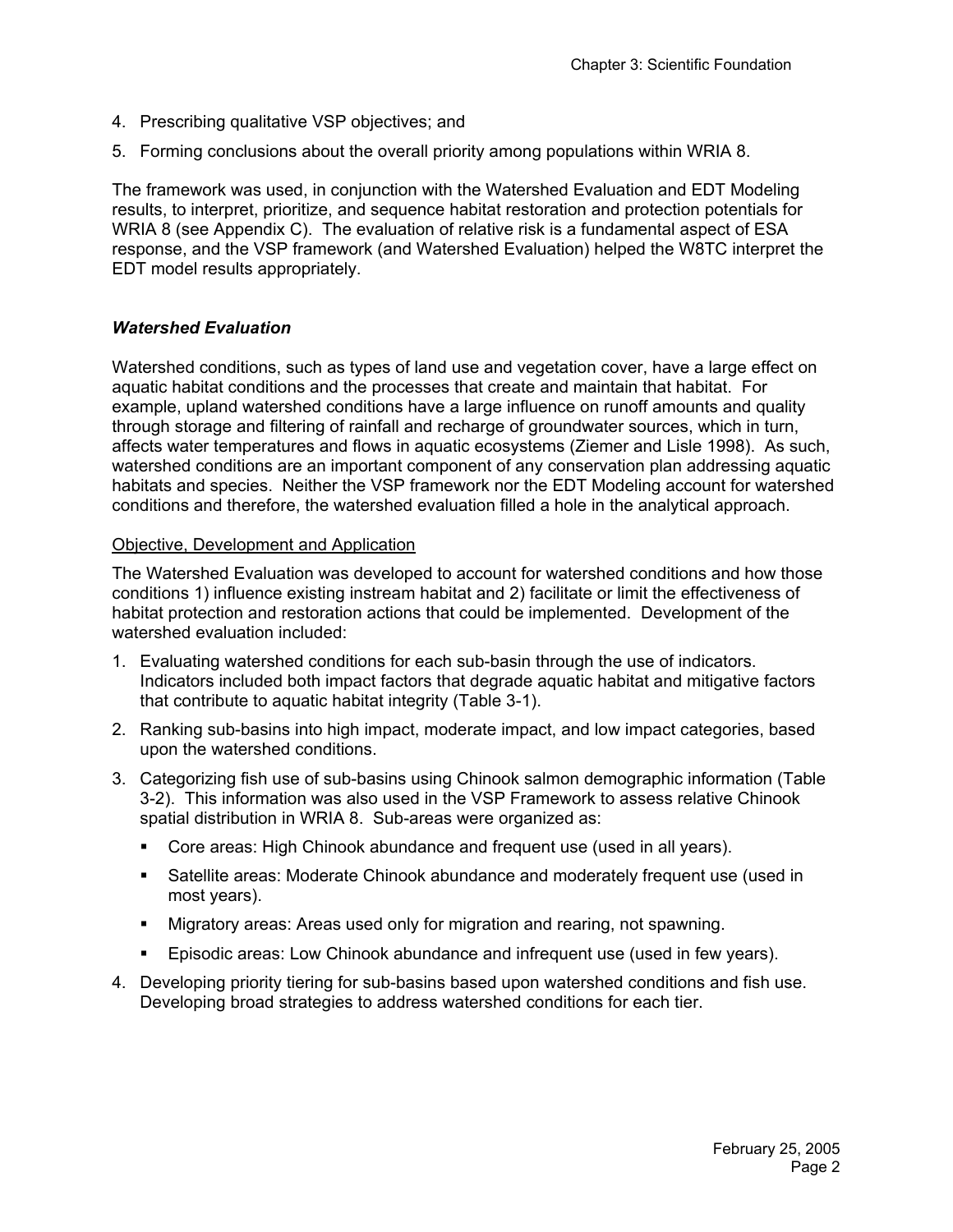| Table 3-1: Factors used to evaluate and rank watershed conditions. |                           |  |  |  |  |  |  |  |
|--------------------------------------------------------------------|---------------------------|--|--|--|--|--|--|--|
| <b>Impact Factors</b>                                              | <b>Mitigative Factors</b> |  |  |  |  |  |  |  |
| Total impervious area (%)                                          | Forest cover (%)          |  |  |  |  |  |  |  |
| Road crossings per kilometer (#/km)                                | Riparian forest cover (%) |  |  |  |  |  |  |  |
| <b>Storm Volume</b>                                                | Wetlands (%)              |  |  |  |  |  |  |  |
| Gradient >4% (% length)                                            | Gradient <2% (% length)   |  |  |  |  |  |  |  |

The priority tiering was applied to WRIA 8 to identify the sub-basins that should be addressed first to minimize risk to Chinook populations. Watershed conditions were used to develop subbasin specific land use recommendations, in light of EDT modeling results for instream habitat conditions. The Watershed Evaluation Report can be found in Appendix C.

# *EDT Modeling*

The EDT model was developed to help diagnosis the condition of salmon populations based upon the instream habitat conditions they encounter and our understanding of how salmon respond to those habitat conditions (Lestelle et al. 1996; Mobrand 1999). The model is habitatbased and predicts how Chinook populations respond to changes in habitat resulting from such events as human modifications, climate change or natural landscape-scale events, to the extent that these changes can be described in terms of physical habitat changes in streams.

### Objective, Development and Application

The objective of using EDT in WRIA 8 was to assess existing habitat conditions in order to develop prioritized habitat actions for Chinook salmon recovery ("diagnosis"). The second objective of the model was to test the relative benefits of suites of prioritized actions ("treatment") to allow the WRIA to pick the most effective suite of habitat protection and restoration actions, although this use of the model has not yet been utilized. The "diagnosis" portion of EDT was also conducted for coho salmon, although results have been interpreted only for Chinook at this time.

The "diagnosis" portion of the model included:

- 1. Establishing reaches for all Chinook- and coho-bearing aquatic areas with WRIA 8;
- 2. Compiling and entering environmental data (e.g., sediment, riparian vegetation, channel morphology) into the model describing current and 'template' (historic) habitat for each reach. Template conditions in the model are assumed to be 1850s pre-European settlement habitat with the current hydrologic routing (i.e., Cedar flows into Lake Washington rather than the Black River, and the outlet of the system is through the Ship Canal and Ballard Locks rather than the Duwamish River).
- 3. Narrowing the set of environmental data to those "ecological attributes" that most directly influence Chinook and coho populations, based upon "rules" for how Chinook and coho interact with the environment.
- 4. Applying "rules" to the ecological attributes to determine biological performance for Chinook and coho "survival attributes" (e.g., habitat diversity, key habitat quality, flow, and channel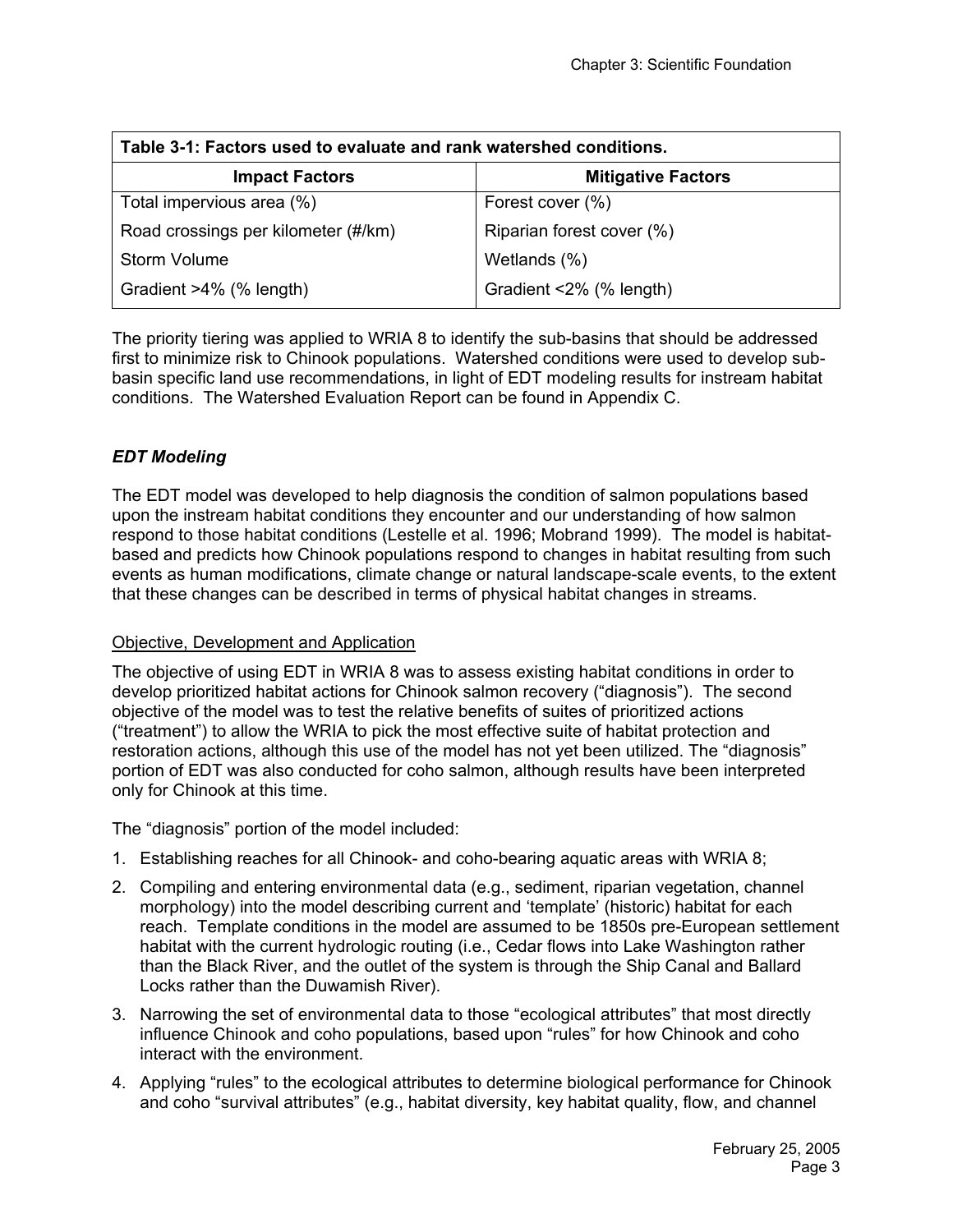stability). For WRIA 8, rules had to be developed for Lake Washington, Lake Sammamish, the Sammamish River, the Ship Canal, and the marine nearshore. Because of uncertainties regarding how WRIA 8 Chinook use the nearshore and estuary, as well as the documented use of the WRIA 8 estuary and nearshore by Chinook from other WRIAs, the Technical Committee did not rely on the relative geographic priorities produced by habitat modeling efforts. Using the comparison of historic versus current habitat conditions in the Tidal Habitat Model, the Technical Committee developed recommendations that focus on reversing the effects of anthropogenic modifications to the system and protecting remaining areas of functioning habitat.

5. Evaluating the influence of survival factors on population performance (i.e., habitat capacity, productivity, and life history diversity) through model application.

More detail about the EDT concept and model can be found at the Mobrand Biometrics, Inc. website (www.mobrand.com). A summary of the WRIA 8 Ecosystem Diagnosis and Treatment (EDT) Habitat Model is included in Appendix C-3.

The modeling results included identifying regional priority areas where habitat protection and restoration would most influence the Chinook populations and the habitat problems that affect individual reaches within the region. Those results were interpreted by the W8TC and integrated with results from the VSP Framework and Watershed Evaluation to develop a conservation strategy for each WRIA 8 Chinook population.

#### **WRIA 8 Salmon Populations**

The Puget Sound Technical Review Team (PSTRT, 2001) has identified two independent populations of Chinook in WRIA 8: the Cedar River and Sammamish River Chinook. The Sammamish River population includes North Lake Washington and Issaquah sub-populations. The population identifications are based on geography, migration rates, genetic characteristics, life history patterns, phenotypic attributes, population dynamics, and environmental and habitat conditions, all of which serve as indicators of reproductive isolation.

In their determination of population structure, the PSTRT notes that it is unclear whether the tributaries draining into the north end of Lake Washington historically supported an independent Chinook population. However, the PSTRT has also identified two factors indicating that this area has the potential to support independent Chinook populations. First, the PSTRT states that the Sammamish River drainage (including Issaquah Creek and the North Lake Washington Tributaries) is larger than the smallest watershed containing an independent population in their analysis of Puget Sound Chinook populations. Second, a recent analysis of spawner capacity developed for the PSTRT by NOAA Fisheries (NOAA Fisheries 2003) indicates that the Bear/Cottage system, the lower portion of North Creek, and Issaquah Creek have a high probability of supporting Chinook spawning, while Swamp Creek, Little Bear Creek, Carey and Holder Creeks, and the upper portion of North Creek have a moderate probability of supporting Chinook spawning.

While two populations are identified in WRIA 8 by the PSTRT, recent genetic information available at the time the Conservation Strategy was developed indicated that there may be enough difference between the North Lake Washington Chinook and fish returning to the Issaquah Creek Hatchery to consider them separate from one another (Marshall 2000), which may be especially true from a fisheries management perspective. In addition there are other differences such as run timing (e.g., the North Lake Washington Chinook run starts earlier than Issaquah Hatchery returns, peaks at approximately the same time, and tails off over a longer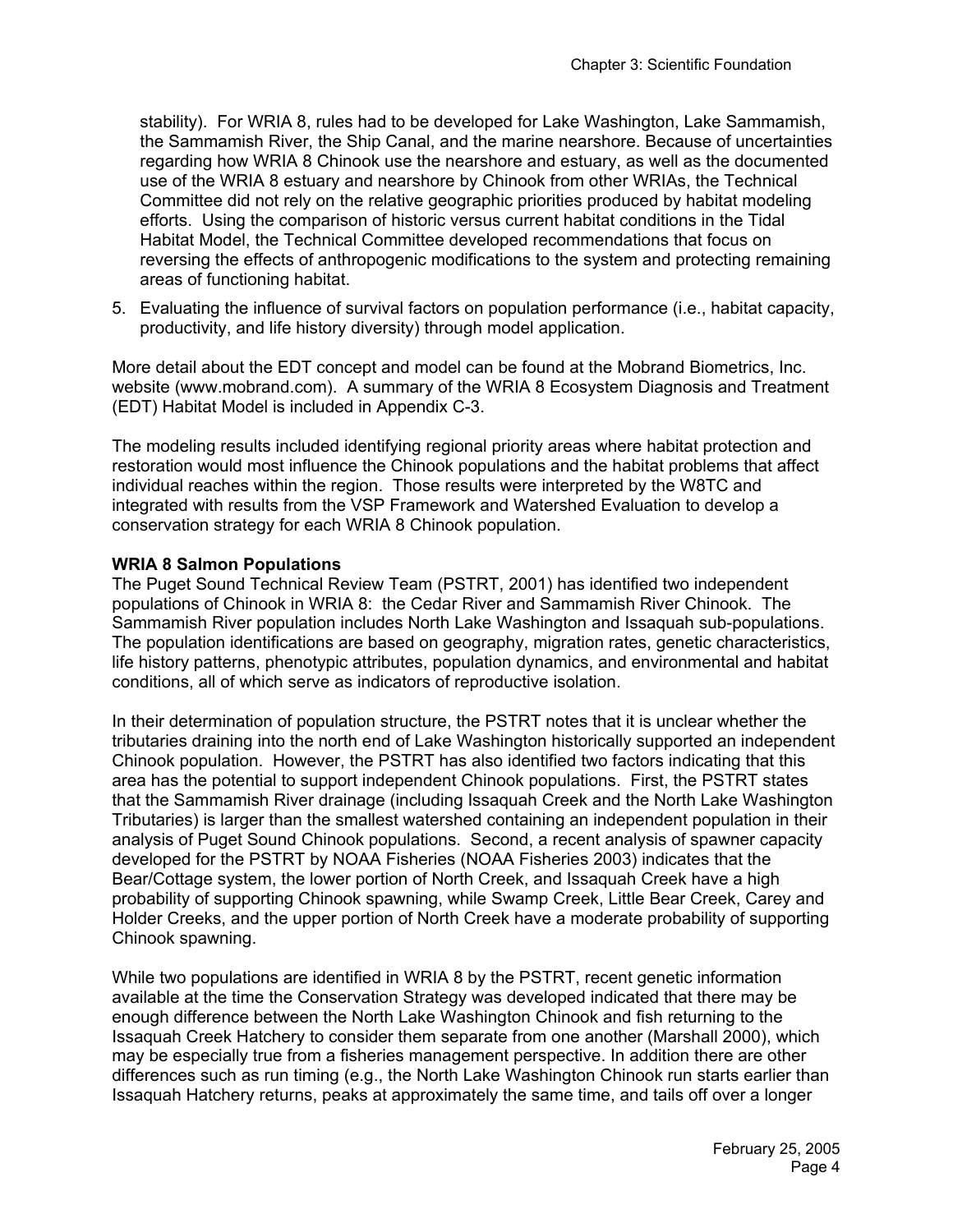period) that may reflect genetic differences between North Lake Washington and Issaquah Chinook that should be maintained.

After much discussion, the WRIA 8 Technical Committee decided to take a precautionary approach and plan for three populations: the Cedar River population, the North Lake Washington population, and the Issaquah population. The Technical Committee recognizes that the Issaquah and North Lake Washington populations are closely linked, with the Issaquah Hatchery population influencing the North Lake Washington population. The W8TC based their decision to plan for three populations on the desire to adopt a conservative approach to WRIA 8 Chinook populations in light of uncertainties about population structure, and the potential that unique genetic characteristics necessary for the long-term viability of the Issaquah and North Lake Washington populations, if lost, may not be recovered. This conservative approach is consistent with the Steering Committee's objective that the Plan preserves options and opportunities for recovery. By identifying three populations, the WRIA placed priority on protecting all Chinook within the watershed, as well as any local adaptations that these fish possess. This approach supports the continued survival of offspring of naturally spawning Issaquah Hatchery Chinook strays which would be protected under the Endangered Species Act. In addition, the three population approach errs on the side of caution to maintain future opportunities for conservation in the Issaquah sub-area. Finally, this approach confers ancillary benefits on other species such as coho, and supports the widest level of stakeholder participation, all of which are consistent with the Steering Committee's stated goals and objectives. Throughout this document, three populations will be discussed, consistent with the direction that WRIA 8 chose to take with Chinook recovery. The reader should note that the use of the term 'population' as it relates to Chinook throughout this document reflects the WRIA 8 Technical Committee's precautionary approach, and that the term is therefore NOT synonymous with the PSTRT's use of the term.

The discussions surrounding WRIA 8 population structure are continuing as new information materializes. In 2003, returning adult hatchery Chinook were adipose-clipped for the first time. Stray rates in that year indicated that there were more hatchery-origin fish on the spawning grounds than expected (22% of spawners in the Cedar River mainstem, 54% of spawners in Bear/Cottage Creeks, and 48% of all spawners in the WRIA). While straying is a natural phenomenon, the large releases of hatchery fish (e.g. 2 million Chinook fry are released annually from the Issaquah hatchery) combined with small populations of naturally-spawning Chinook in WRIA 8 (average adult returns to the Cedar River, for example, was only 325 fish between 1998 and 2002) mean that the relatively high contribution rates of hatchery-origin fish could pose a risk to the genetic diversity of the Cedar and North Lake Washington populations.

The WRIA 8 Technical Committee has initiated a genetic study with Washington Department of Fish and Wildlife (WDFW) to analyze juvenile samples taken from the three assumed populations in WRIA 8, samples from hatcheries known to contribute to adult returns (e.g., University of Washington, Issaquah, Grover's Creek)<sup>1</sup>, as well as archived scale and tissue

 $\frac{1}{1}$  Hatchery-origin salmon are differentiated from natural-origin salmon by a clipped adipose fin. While the practice of 'ad-clipping' helps to identify hatchery origin of returning adults, it does not identify the specific hatchery of origin. In order to confirm the hatchery of origin, a hatchery-specific Coded-Wire Tag (CWT) is implanted in a portion of juveniles released from the hatchery. The Issaquah hatchery recently began a CWT program for a portion of hatchery releases, but these tagged fish have not yet returned as adults. In the absence of this confirmation, the assumption that the majority of ad-clipped hatchery fish observed on the Cedar River and North Lake Washington spawning grounds are coming from the Issaquah hatchery is based on the following lines of evidence: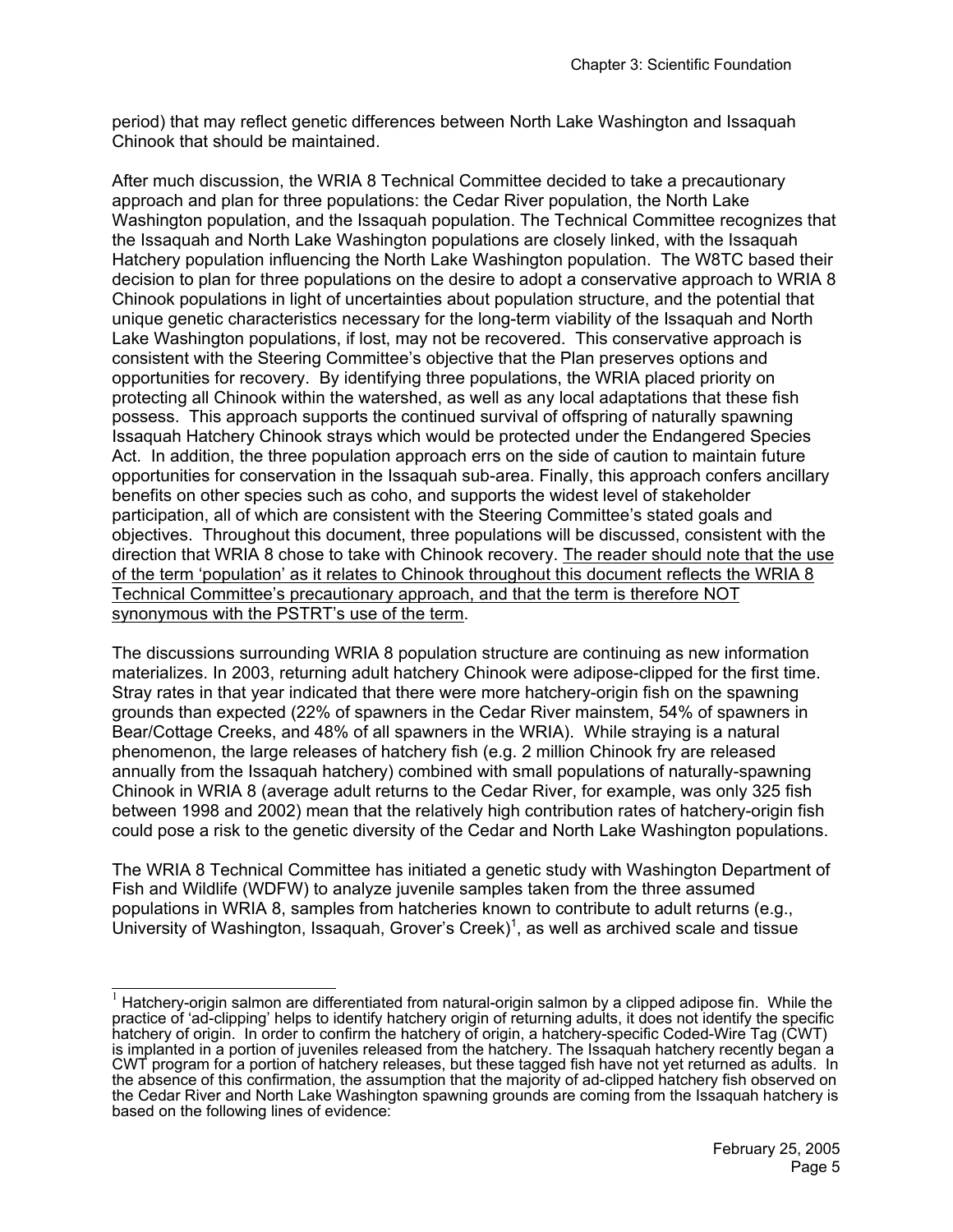samples from adult spawners. It is expected that this study will help address a number of uncertainties surrounding current genetic differences that exist among wild and hatchery Chinook stocks in WRIA 8. However, it is likely that there will be continued questions regarding the interactions of hatchery and wild Chinook. The WRIA 8 Technical Committee and participating scientists plan to review the genetic study and provide the information to the PSTRT for consideration in identifying independent populations within WRIA 8. The Technical Committee will then adapt the Conservation Strategy in light of this new information. Potential revisions to the Conservation Strategy are summarized in Chapter 4 and in Appendix C-5.

# *Cedar River/South Lake Washington Population*

Adults from all WRIA 8 populations return to the watershed primarily between June and September. The Cedar River/South Lake Washington population (Cedar) spawns in the Cedar River and in some of its tributaries (Taylor, Peterson, and lower Rock creeks and the Walsh Lake Diversion Ditch) between September and November. Juveniles, after emerging from the gravel, migrate into the south end of Lake Washington either as fry or fingerlings between February and June. While in the lake, the juveniles rear and migrate north along the shoreline in shallow habitats with gentle gradient and small substrates (Tabor and Piaskowski 2002). They also utilize small creek mouths (Tabor et al. 2003). Once they become larger (May or June), most of the juveniles move offshore and prepare to exit WRIA 8 through the Ship Canal and Hiram M. Chittenden Locks (Locks). Chinook smolts typically enter saltwater between May and July (DeVries 2001; DeVries 2002). They then spend time rearing in the marine nearshore environment of WRIA 8 and other areas of Puget Sound before migrating to the larger ocean.

Based upon the abundance of adults using various areas and the frequency of that use, the following categorizations were made for the sub-basins with the Cedar River (Table 3-2):

- Core areas: Lower and Middle Cedar River (below Landsburg Dam)
- Satellite areas: Upper Cedar River (above Landsburg Dam), Taylor / Downs Creek and Walsh Lake Diversion Ditch.
- Migratory areas: Lake Washington, Ship Canal, Lake Union, Locks and Marine Nearshore.
- l • Geographic proximity and number of fish released. The only other Chinook hatchery within WRIA 8 is the University of Washington's Portage Bay facility, which releases less than 10% of the fish released by Issaquah (180,000 vs. 2,000,000 annually).
- It is unlikely that the majority of ad-clipped fish observed in the Cedar came from hatcheries other than Issaquah. Although CWTs from Grovers Creek and the UW have been recovered in the Cedar River (during 2003 13 CWTs were recovered out of 329 carcasses), these hatcheries produce far fewer fish and CWT a significantly greater portion of releases (60-100% depending on the year). Although 100% of UW releases were tagged in 1996-7, no UW tags were found on the Cedar River spawning grounds when these fish returned as adults. Similarly, 100% of Grovers Creek fish released in 1995 were tagged, and no Grover's Creek fish were observed on the Cedar spawning
- grounds when these tagged fish returned as adults. The Soos Creek Hatchery began ad-clipping Chinook prior to the Issaquah Hatchery. In years when 4 and 5 yr-old ad-clipped fish were returning to the Soos Creek hatchery, no ad-clipped fish were observed in the Cedar River. Also, the Soos Creek hatchery CWTs 10-15% of releases and no Soos
- Creek tags have been found in WRIA 8 to date. Significant numbers of ad-clipped Chinook were first observed on the Cedar River in the first year (2003) that clipped adults began returning to the Issaquah hatchery in significant numbers (as 3-yr olds).
- The timing of ad-clipped fish in the Cedar River coincides with the peak returns to the Issaquah Hatchery, and is different from peak returns to the UW, Soos, and several other regional hatcheries.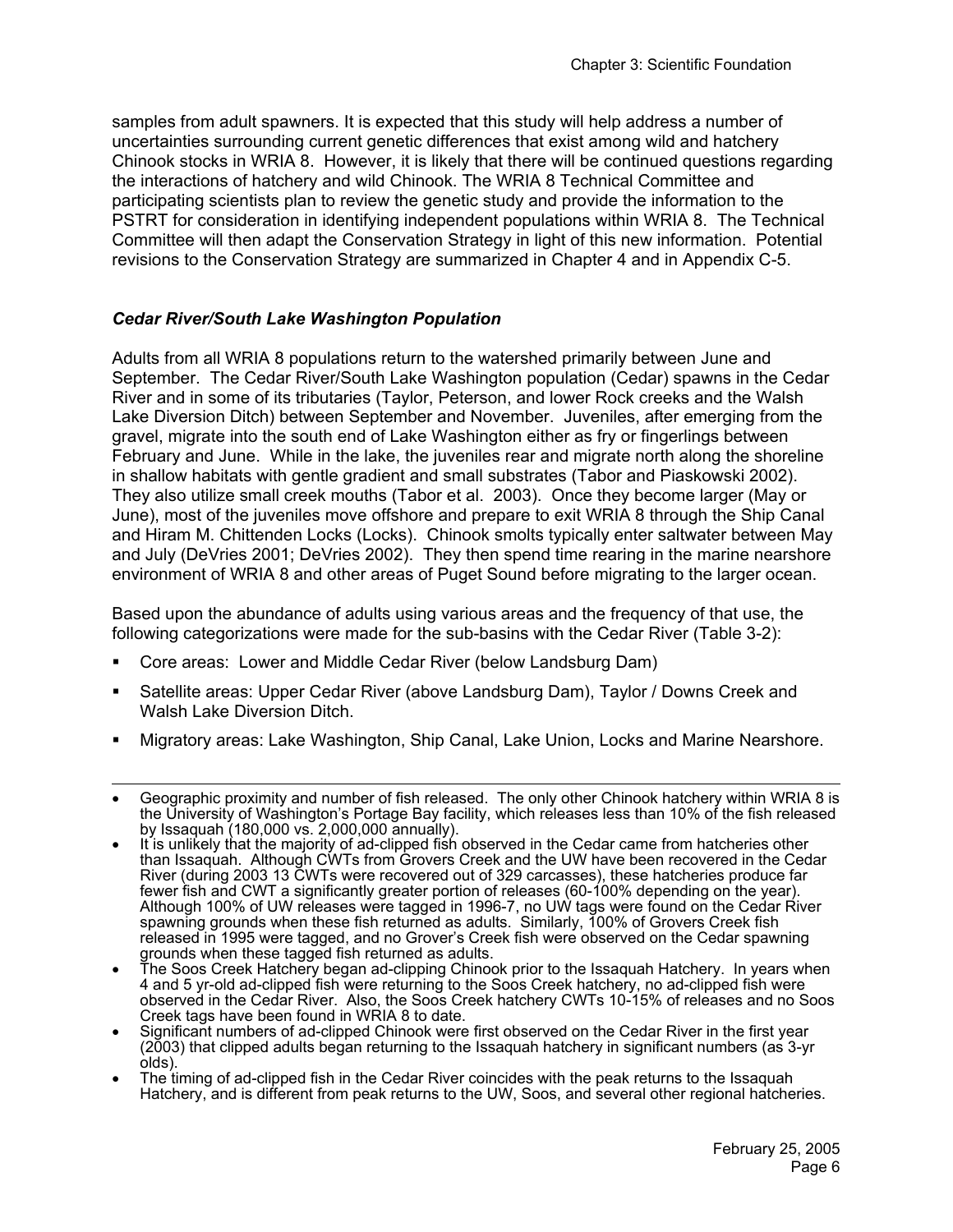Episodic areas: Lower Rock Creek, Peterson, Walsh Lake Diversion Ditch, Madsen and Molasses creeks.

*Diversity.* Diversity is the least understood of the VSP attributes throughout the watershed. Adults are generally believed to be wild, native fish (Table 3-2), although juvenile hatchery Chinook salmon were introduced to the system between 1944 (Ajwani 1957) and 1965 (WDFW hatchery planting records). In addition, hatchery adults were found in the Cedar River during the 2003 spawning season (about 25% of adult returns; Burton et al. 2004), the first year that ad-clipped Issaquah hatchery fish returned to the watershed in significant numbers. Spawning generally occurs between August and November (Priest and Berge 2002; Burton et al. 2003). Juveniles emerge from the gravel between January and April and exhibit two rearing strategies, both consistent with an ocean-type life history (i.e., spending less than one year in freshwater). In most years, the majority of juveniles enter Lake Washington within days of emergence (fry migrants; Seiler et al. 2003). A smaller portion of juveniles rear in the river, then enter the lake as larger fingerling migrants later in the spring and early summer. The small proportion of fingerling migrants in the population is believed to be caused, in part, by habitat loss in the Cedar River.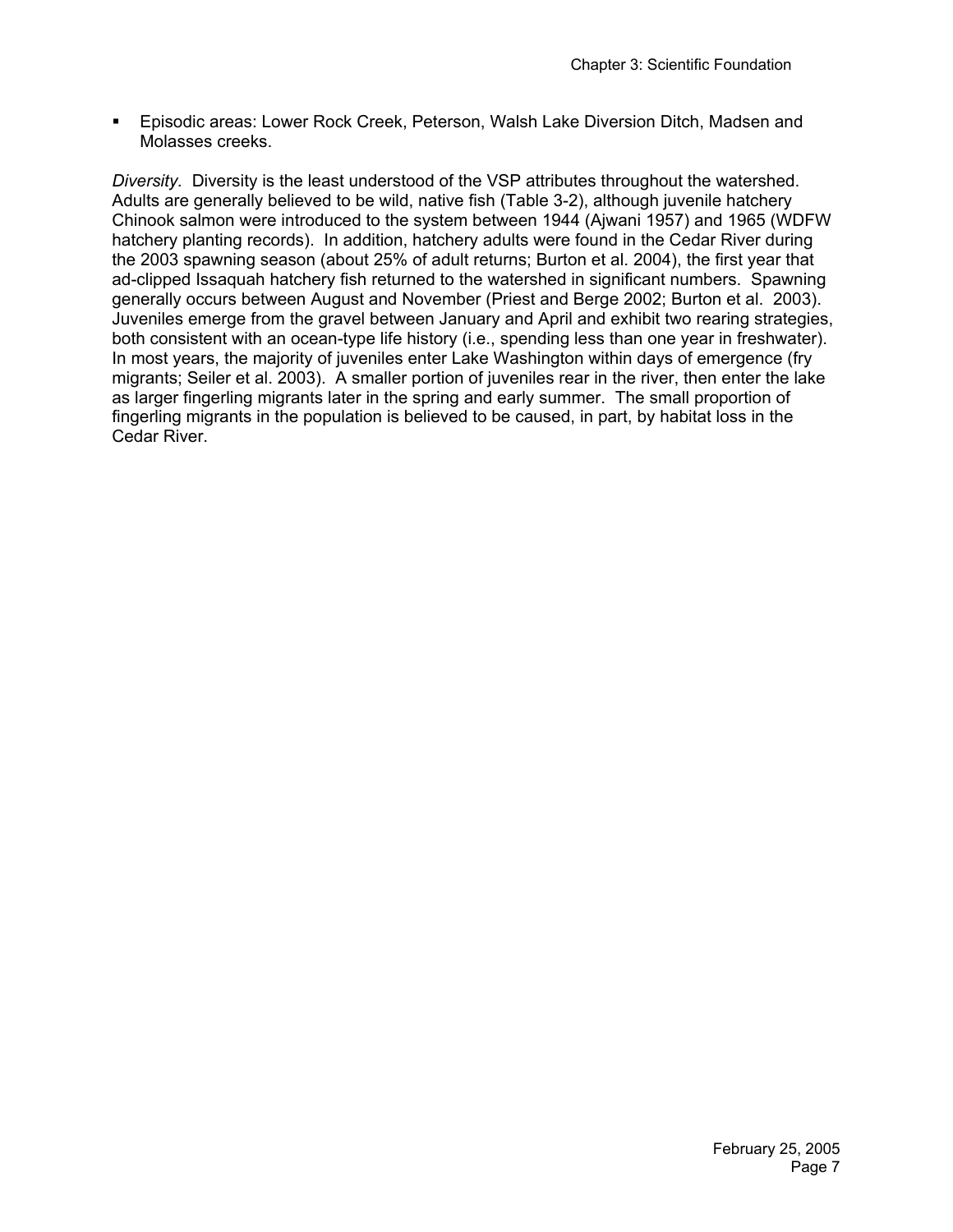**Insert Table 3-2: WRIA 8 Chinook Salmon Population Analysis Matrix 11 X 17 file**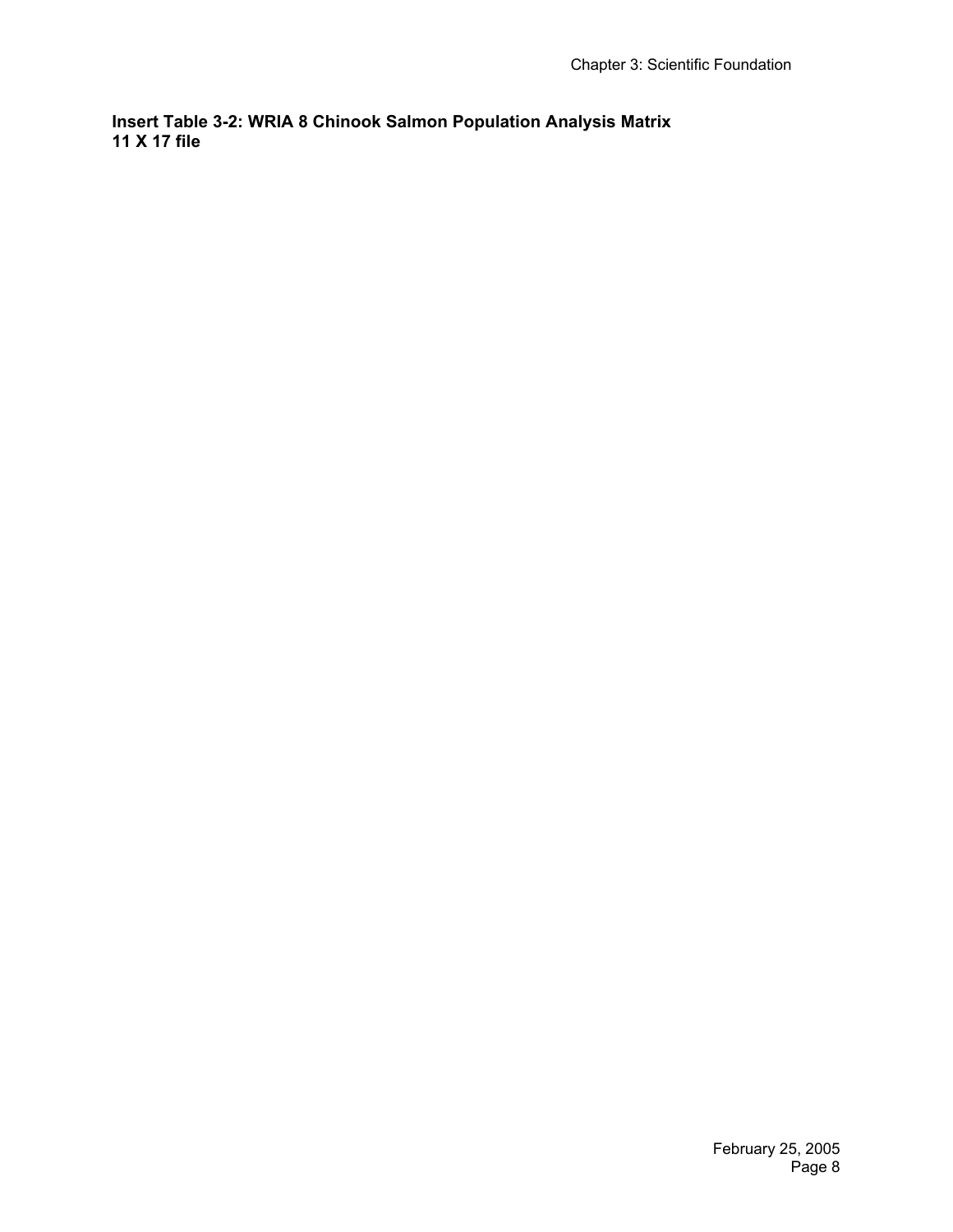*Abundance.* The number of adult Chinook returning to spawn in the Cedar River has declined in recent years, with the five lowest escapements occurring in the last eight years (Figure 3-1). However, 2001 and 2002 illustrated increases in the number of redds over 1999 and 2000 (Table 3-3). Between 1964 and 1999, the adult returns to the Cedar River averaged approximately 750 fish. However, the National Marine Fisheries Service Biological Review Team (NMFS BRT) estimated the 5-year geometric mean abundance between 1998 and 2002 of 327 fish returning to spawn in the Cedar River (NMFS BRT 2003). Abundance trends illustrate that the Cedar River population is in steep decline. Reduced abundance is primarily driven by habitat degradation and the loss of life history diversity, among other factors that fish face upon entering Puget Sound (e.g., ocean conditions, harvest).

*Spatial Structure*. Adult Chinook habitat use in the Cedar River system is concentrated in the mainstem river below Landsburg Dam (river miles [RM] 14-18), with small use of larger tributaries. The area above Landsburg Dam was made accessible to Chinook in the fall of 2003, increasing the spawning area available in the Cedar River system. There is no known use of tributaries to Lake Washington for spawning. Juveniles exhibit some spatial variation, with fry migrants using shallow shoreline and small creek mouth habitats in Lake Washington and fingerling migrants using edge habitat in the Cedar River itself.



**Figure 3-1: Historic escapement index estimate for Lake Washington Chinook based on fish counts and Area Under the Curve methodology, 1964-2004 (Burton et al. 2004)**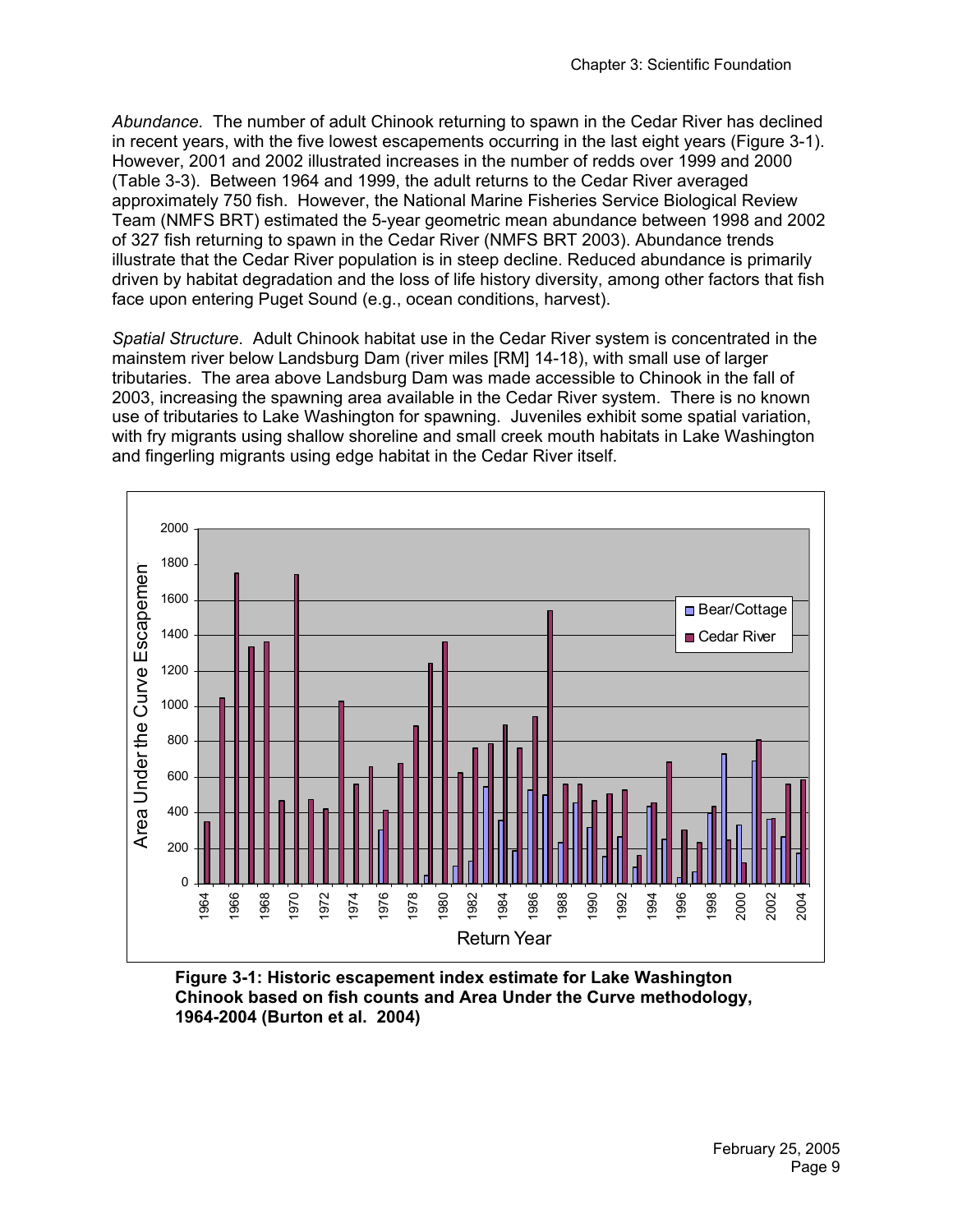| Table 3-3: Number of redds recorded in the Cedar River and tributaries in<br>1999-2002. |                                 |                                 |                                    |             |  |  |  |  |  |  |  |
|-----------------------------------------------------------------------------------------|---------------------------------|---------------------------------|------------------------------------|-------------|--|--|--|--|--|--|--|
| <b>Survey Year</b>                                                                      | Initiation of<br><b>Surveys</b> | <b>Completion</b><br>of Surveys | <b>Total Cedar</b><br><b>Redds</b> | Trib. Redds |  |  |  |  |  |  |  |
| 1999                                                                                    | Aug. $18^{\text{th}}$           | Nov. $19th$                     | 180                                | <b>NS</b>   |  |  |  |  |  |  |  |
| 2000                                                                                    | Aug. $17^{\text{th}}$           | Nov. $30^{\overline{th}}$       | 53                                 |             |  |  |  |  |  |  |  |
| 2001                                                                                    | Aug. $15^{\text{th}}$           | Nov. $15th$                     | 390                                | 8           |  |  |  |  |  |  |  |
| 2002                                                                                    | 7 <sup>th</sup><br>Aug.         | Nov. $15^{\text{th}}$           | 269                                | 12          |  |  |  |  |  |  |  |

*Productivity.* The WRIA has not calculated a population growth rate for the Cedar River population, although Table 3-2 includes information on the estimated numbers of fry and smolts produced per adult female. The NMFS BRT estimated population growth rates for the Cedar River population for the 5 most recent years (1997-2001). The growth rate for the Cedar population ranges between 0.933 and 0.966 depending on the number of years of data and influence of hatchery fish on the spawning grounds (see Appendix C-1 for more discussion of these growth rates; NMFS BRT 2003). A population growth rate of 1 indicates that the population is replacing itself. A growth rate above 1 is a population that is increasing in size and a rate below one indicates a population in decline. Calculations by the NMFS BRT, as well as the steep decline in adult returns between 1964 and today, suggest that the population does not currently replace itself in most years. Reduced productivity appears to be strongly linked to habitat loss.

# *North Lake Washington Population*

The North Lake Washington population (NLW) spawns in the tributaries to northern Lake Washington and the Sammamish River between September and November. This includes Bear, Little Bear, North, Swamp and Kelsey creeks. Similar to migration behavior seen in the Cedar River, juveniles migrate into the Sammamish River or Lake Washington either as fry or fingerlings between February and June. Juveniles rear as they migrate towards Lake Washington and typically enter the lake at a larger size than their fry migrant counterparts from the Cedar River. While a small portion of the NLW juveniles use nearshore areas in Lake Washington, most fish are believed to move into offshore areas quickly. NLW Chinook smolts pass through the Ship Canal and Locks to reach Puget Sound during May, June and July (DeVries 2001; DeVries 2002). As with other Chinook smolts from WRIA 8, they rear in marine nearshore areas of Puget Sound before heading to the ocean.

The following categorizations were made for the sub-basins with the NLW population (Table 3- 2):

- Core areas: Bear and Cottage creeks.
- Satellite areas: Evans, Swamp, Little Bear, North, and Kelsey creeks.
- Migratory areas: Sammamish River, Lake Washington, Ship Canal, Lake Union, Locks and Marine Nearshore.
- **Episodic areas: McAleer, Juanita, Thornton, May, and Coal creeks.**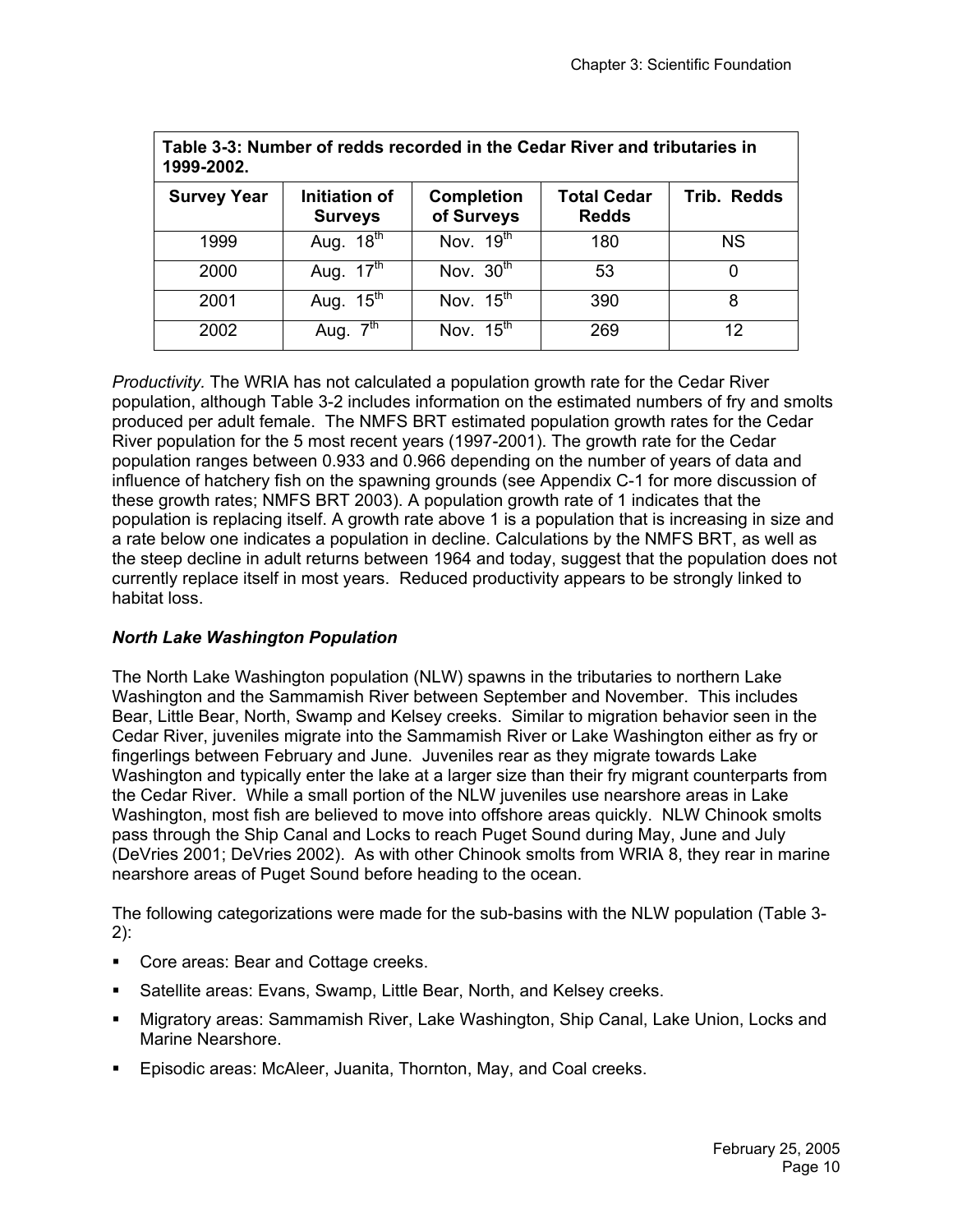*Diversity.* The NLW population is believed to be composed of wild, native fish (Table 4-2), however, a substantial number of hatchery fish have been found on the spawning grounds (about 54%) during 2003. These hatchery fish are presumed to be from Issaquah Creek due to a very similar migration pathway and the fact that ad-clipped Chinook have not been observed in significant numbers on the spawning grounds until ad-clipped Chinook began returning to the Issaquah hatchery. For more discussion about the presumption that hatchery Chinook are from the Issaquah hatchery, please see the footnote on page 6 of this Chapter. Spawning generally occurs between September and November (Mavros et al. 2000). Juveniles emerge from the gravel between January and April and exhibit two rearing strategies, a fry migrant and smolt migrant. The proportion of fish exhibiting the smolt migrant life history type appears to be related to river flow and this type dominates in low flow years (Seiler et al .2003). It is hypothesized by the WRIA 8 Technical Committee that this population historically had relatively even genetic diversity due to the similarity between the tributary sub-basins connected to the Sammamish River. Typically salmon are best adapted to their natal streams due to selective pressures of the habitat of that system (e.g., flow regimes, habitat types, underlying geology). When conditions are similar between sub-basins, there are few differences in the selective pressures to drive genetic diversification or cause increased survival of fish with different genetic traits than those of the larger population. Because Bear, Little Bear, North, and Swamp creeks historically had similar conditions, such as flow regimes and habitat types, it is unlikely that salmon returning to Bear Creek evolved to be significantly genetically distinct from those returning to Little Bear, Swamp, or North Creeks.

*Abundance.* As with the Cedar River population, the NLW population has declined in number in recent years. Between 1985 and 1999 the adult returns to Bear Creek, the core spawning area, averaged approximately 400 fish (Table 3-2). The NMFS BRT estimated the 5-year geometric mean abundance (1998-2002) of 331 fish returning to spawn (NMFS BRT 2003). Returns to other NLW creeks ranged between one to 25 fish, except for Kelsey Creek that has averaged 138 adult returns in 1999 and 2000. Spawning surveys on many of the creeks in this population have been spotty, providing less accurate abundance information than is available for the Cedar River. Overall, the abundance of this population is considered extremely low for long term viability.

*Spatial Structure*. The spatial structure of the NLW population is severely restricted, mostly as a result of habitat degradation. Adult Chinook spawning occurs primarily in Bear Creek (90%), with small numbers using other tributaries of the Sammamish River and Lake Washington. The Technical Committee hypothesizes that spawning was historically more evenly distributed across the larger creeks, such as Bear, Swamp, North, and Little Bear. The PSTRT (2001) notes that there is a lack of information regarding historic Chinook use of the Sammamish River tributaries, making this hypothesis difficult to confirm. Based on the spawner capacity analysis recently developed for the PSTRT by NOAA Fisheries (NOAA Fisheries 2003), the Bear/Cottage system and the lower portion of North Creek had a high probability of supporting Chinook spawning, while Swamp Creek, Little Bear Creek, and the upper portion of North Creek had a moderate probability of supporting spawning. Juveniles exhibit some spatial variation in the time that they inhabit the Sammamish River and Lake Washington (fry and smolt migrants).

*Productivity.* The WRIA has not calculate a population growth rate for the North Lake Washington population, although Table 3-2 includes information on the estimated numbers of fry and smolts produced per adult female in Bear Creek. The NMFS BRT estimated population growth rates for the North Lake Washington population for the 5 most recent years (1997-2001). This growth rate estimate ranges between 0.995 and 1.077, depending on the number of years of data and influence of hatchery fish on the spawning grounds (see Appendix C-1 for more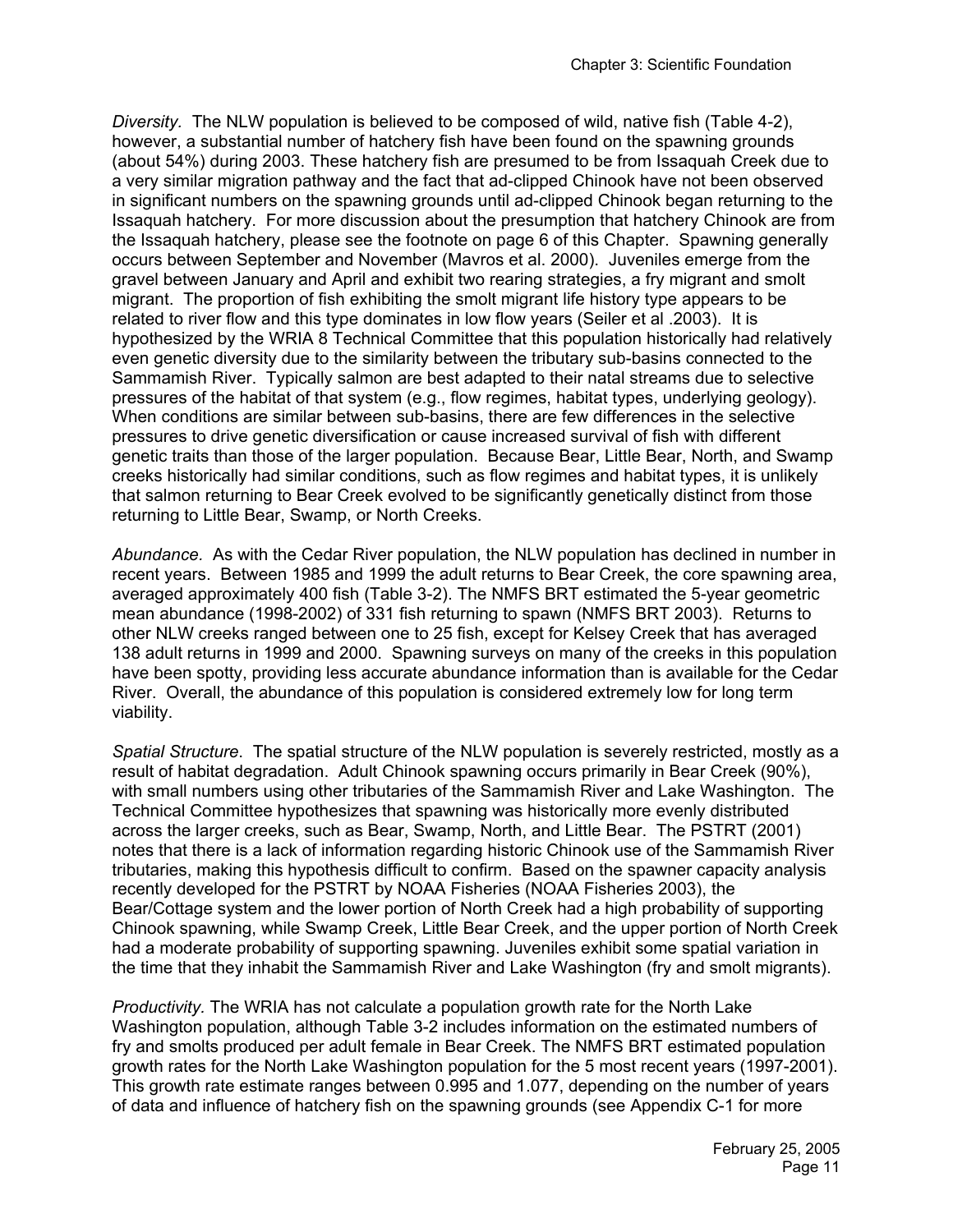discussion of these growth rates; NMFS BRT 2003). A population growth rate of 1 indicates that the population is replacing itself. A growth rate above 1 is a population that is increasing in size and a rate below one indicates a population in decline. The population is in better shape than the Cedar River population, however, productivity needs to increase to increase abundance and allow the population to spread to vacant habitats.

#### *Issaquah Population*

The Issaquah population spawns in tributaries to Lake Sammamish, including the Issaquah Creek system and Lewis and Laughing Jacobs creeks. This population also contains the Issaquah hatchery and population propagation occurs through both natural and artificial spawning between September and November. Migration behavior and timing of naturallyspawned juveniles have not been investigated in great detail, however, limited information indicates that they migrate into Lake Sammamish as either fry or fingerlings, similar to behavior seen in the NLW and Cedar populations (Seiler et al. 2003). Juveniles rear as they migrate towards Lake Washington and typically enter that lake at a large size, moving quickly into offshore areas. While in Lake Sammamish, juvenile chinook likely use shallow areas with gentle slopes, similar to fish in Lake Washington. As with other WRIA 8 smolts, those from the Issaquah population pass through the Ship Canal and Locks to reach Puget Sound during May, June and July, and then rear in Puget Sound before reaching the ocean.

The following categorizations were made for the sub-basins with the Issaquah population (Table 3-2):

- Core areas: Issaquah Creek including tributaries Upper, Middle, Lower, East Fork, North Fork, and Fifteenmile Creek).
- Satellite areas: None.
- Migratory areas: Lake Sammamish, Sammamish River, Lake Washington, Ship Canal, Lake Union, Locks and Marine Nearshore.
- **Episodic areas: McDonald, Lewis and Laughing Jacobs creeks.**

*Diversity.* The Issaquah population is composed of both naturally-spawned and hatchery fish (Table 3-2). It is unknown if Issaquah Creek or other tributaries supported an independent population of Chinook salmon prior to the hatchery.

*Abundance.* The Issaquah hatchery population is the only WRIA 8 population seen as healthy, with an average of about 3,000 adults returning annually between 1986 and 1999 (Table 3-2).

*Spatial Structure*. The spatial structure of the Issaquah population is limited to mostly the Issaquah Creek system. Current spatial structure is affected by habitat degradation and leaves the naturally-spawning proportion of the population open to catastrophic events.

*Productivity.* Because this population is hatchery dominated and not identified by the PSTRT, there are no estimates of the number of returning adults for each spawner. It is hypothesized that productivity (or success) of hatchery fish is not as high as that of naturally-spawning fish (based on existing research from other areas and salmonid species), although this has not been examined in WRIA 8. The relative success of hatchery versus naturally-spawning Chinook is being evaluated as part of the joint Chinook spawner surveys being performed by WDFW, the City of Seattle, and King County on the Cedar River, Bear/Cottage Creeks, and several other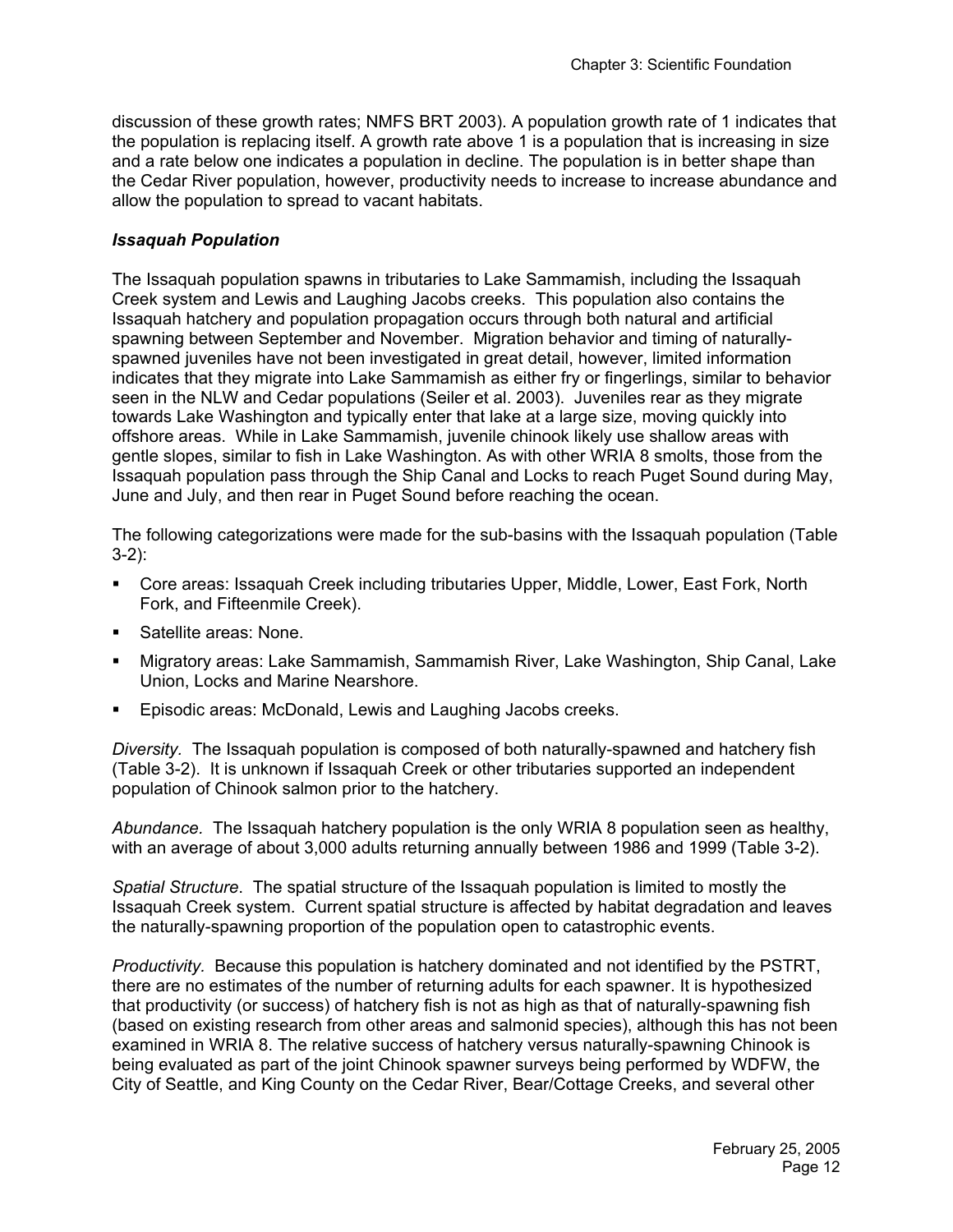tributaries. Regardless, habitat in the Issaquah system and throughout WRIA 8 has been significantly impacted in the spawning, rearing, and migration areas.

#### *Relationship between the WRIA 8 Populations*

As discussed earlier, the WRIA 8 plan is based upon three Chinook populations, while the PSTRT identifies two populations. Our understanding of the relationships between populations within WRIA 8 are complicated by the amount of hatchery straying witnessed in 2003 (and presumed to have occurred in previous years before hatchery fish were ad-clipped) and limited by our current information about genetic differentiation within the watershed. A genetic study of WRIA 8 populations, currently underway, will help address a number of uncertainties surrounding current genetic differences that exist among wild and hatchery Chinook stocks in WRIA 8. However, additional studies will be necessary to evaluate the interactions of hatchery and wild Chinook.

In addition to uncertainties over two versus three WRIA 8 Chinook populations, there are some creeks that have questionable population affiliation (i.e., Lake Washington tributaries such as May Creek and Kelsey Creek). As more information becomes available, population affiliations for different sub-basins in the watershed may be modified accordingly.

Regardless of the population designations and the interactions between fish using different areas of the watershed, habitat needs are ubiquitous.

#### *Relationship to Puget Sound Chinook ESU*

The Puget Sound ESU contains 22 populations (PSTRT 2001). The PSTRT is concerned with a viable ESU and developing a strategy to achieve this relies upon all remaining 22 populations. In developing this strategy, the PSTRT will consider geography of the populations, differences in catastrophic risks, life history diversity and risks to individual population VSP attributes. The final strategy is not likely to rely upon all Puget Sound populations being at low risk of extinction, and the PSTRT could conceivably pursue an ESU recovery plan that maintains the WRIA 8 populations at high risk of extinction. Regardless of the acceptable level of risk to each population, the PSTRT has stated that none of the remaining 22 populations in Puget Sound can be allowed to go extinct if recovery is to occur.

However, the WRIA 8 Chinook populations are unique from other populations in the Puget Sound ESU, as these populations are the only ones that use a lake for rearing and migration. Even if WRIA 8's populations are managed at high risk of extinction as part of ESU recovery, the unique habitat use of these populations can be important for preserving unusual life history traits in the ESU. Additionally, WRIA 8 is the most highly urbanized watershed in the ESU and represents an opportunity to illustrate that urbanization and healthy salmon populations do not have to be mutually exclusive.

#### **Habitat Conditions in WRIA 8**

This section describes the historical and current habitat conditions, along with the factors that limit aquatic habitat, and therefore, salmon populations. This information is summarized from Kerwin (2001). Please refer to that report for more detail.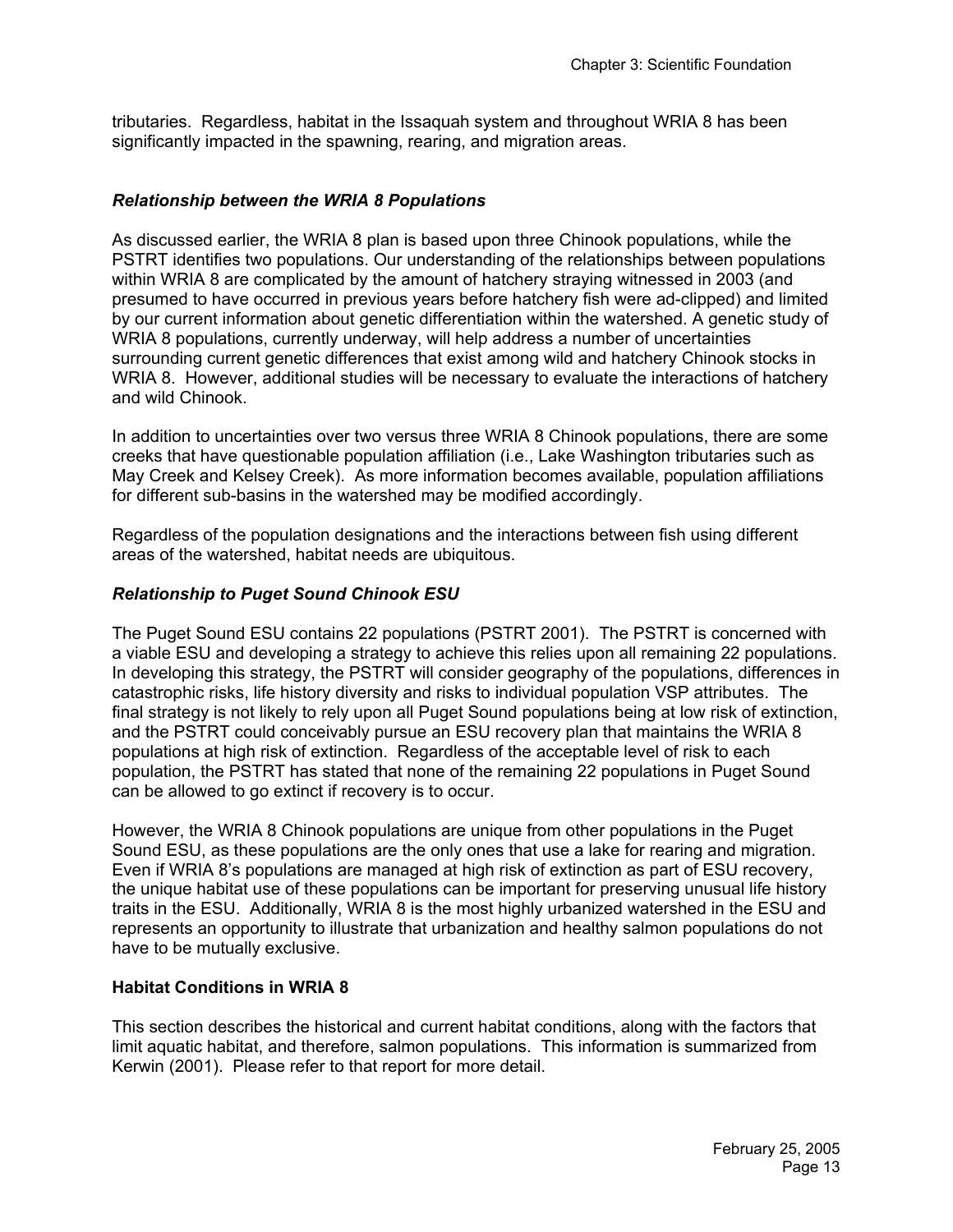## *Historical Habitat Conditions and Major Watershed Alterations*

Prior to settlement by European descendants, WRIA 8's aquatic areas were a network of lakes, streams, sloughs, marshes, islands, beaver ponds and estuaries. The watershed consisted of forested land, with meandering rivers and creeks. The Sammamish River valley was a complex of marsh and slough habitat. However, in the 1800's major alterations began in the Lake Washington/Cedar/Sammamish basin and continued into the 1900's. These alterations include:

- Logging of old growth forest changed land characteristics (e.g., soils, infiltration and evapotranspiration). Logging activities also disrupted instream habitat processes from log transport (e.g., splash dams), altered upland water storage and runoff, and reduced woody debris inputs.
- Construction of the Ship Canal and Locks created a new connection between Lake Washington and Puget Sound. The connection changed the outlet of Lake Washington from the Black River, at the south end of the lake, to the Ship Canal. This project caused Lake Washington's water surface elevation to drop about 10 feet (3 m), which in turn exposed about 2 mi<sup>2</sup> (5.4 km<sup>2</sup>) of previously inundated shallow water area. Reduced water levels led to a 12.8% decrease in the lake shoreline, drained many of the lake's wetlands, and changed the tributary mouths that entered the lake (Chrzastowich 1983). Lowering the level of Lake Washington also dropped the elevation of Lake Sammamish and dried the marshes along the Sammamish River. With these alterations, the Black River went dry and the Lake Washington/ Sammamish system was separated from its historical drainage course to the Green/Duwamish River. About the same time, the Cedar River was re-routed into Lake Washington. Salmon were faced with a highly altered migration route to reach their natal habitat, as well as an abrupt, artificial estuary through which to migrate as they moved in and out of the WRIA 8 system.
- Urbanization and flood control activities further changed aquatic areas in WRIA 8. Water withdrawals to serve urban and agricultural areas removed both surface and groundwater from the Cedar and Sammamish rivers, and some of the tributaries. Vegetation was cleared to make way for development, affecting the infiltration and overland flow of water and degrading riparian areas. Riparian areas were further affected by flood control activities along many of the rivers and creeks, which disconnected the stream channel from its surrounding areas through the construction of levees, dikes and revetments. These structures modified sediment and wood recruitment, along with stream-floodplain interactions. Dredging was conducted in some areas to further reduce flooding, which effectively straightened and simplified the stream channels. Along lake and marine shorelines, development for residential, commercial, and industrial uses moved to protect property through installing bank armoring. Installation of armoring affected sediment recruitment from bank erosion and bluff sloughing.

Collectively, these alterations have disrupted many of the ecological processes that create and maintain aquatic habitat.

### *Current Habitat Conditions*

Current habitat conditions in most areas of WRIA 8 are degraded. These habitat conditions are today a large result of our land use practices. Below is a brief description of habitat conditions for major sub-basins in WRIA 8. More details about existing habitat conditions can be found in Kerwin (2001).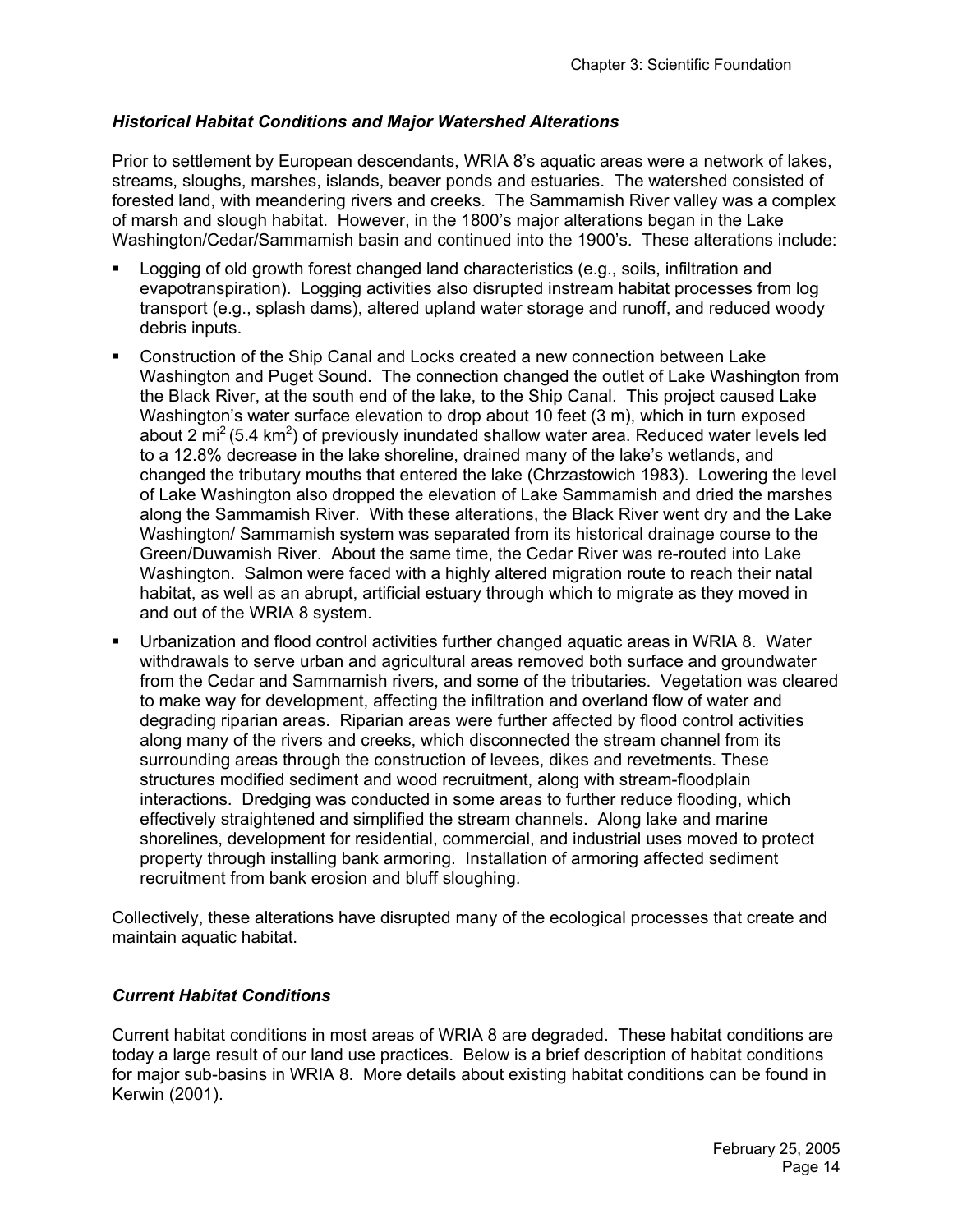# Lake Washington

Lake Washington, the largest lake in Washington State west of the Cascades, has a surface area of 34.6 mi<sup>2</sup> (89.6 km<sup>2</sup>), with a length of 18.6 mi (30 km) (north-south) and an average width of 1.5 mi (2.4 km). The mean and maximum lake depths are 108 ft and 220 ft (33 and 67 m), respectively. Lake Washington receives inflow from the Cedar and Sammamish rivers, as well as numerous creeks such as Kelsey, Thornton, Juanita, McAleer, Lyon and May. The lake drains through the Ship Canal to Puget Sound. The lake has over 80 miles of lake shoreline and almost all of the area surrounding the lake is developed for residential and commercial uses and, as such, the majority of the lake shoreline (>82%) is armored (Fresh and Lucchetti 2000; Weitkamp et al. 2000). The shoreline also contains numerous overwater structures (>2,700; Kerwin 2001). Lake Washington is used by all three populations in WRIA 8 as a migratory and rearing area.

Shoreline habitat conditions are important for juvenile Chinook using Lake Washington, particularly those from the Cedar River population. Degraded shoreline conditions resulted originally from lowering the lake water surface levels when the Locks were constructed. Further adverse impacts are a result of urbanization and the majority of the lake shoreline is now used for urban residential uses. Landscaped yards and bank armoring (bulkheads and riprap) have reduced the amount of riparian vegetation and woody debris contributed to the lake. Armoring has also modified substrates in shallow areas due to prevention of bank erosion and altering sediment dynamics at the water-land interface. Overwater structures have increased shading and segmented the lake shoreline and nearshore areas, affecting aquatic organisms such as benthic invertebrates, a prey item of juvenile Chinook (Warner and Fresh 1998; Kahler et al. 2000; Koehler 2002). Docks and piers also affect the migration movements of juvenile Chinook. These alterations have reduced the amount and quality of shallow water habitat, an important habitat for rearing juveniles (Tabor and Piaskowsi 2002; Tabor et al. 2003).

### Lake Sammamish

Lake Sammamish covers about 7.6 mi<sup>2</sup> (19.8 km<sup>2</sup>), with a length of 8 mi (13 km) (north-south) long and a width of 1.2 mi (2 km), and drains an area of 260.5 mi<sup>2</sup> (250 km<sup>2</sup>). The mean depth of the lake is 58 ft (17.7 m) and a maximum of 105 ft (32 m). Issaquah Creek is the major tributary to Lake Sammamish, with other inflow from creeks such as Tibbets, Lewis and Laughing Jacobs. The Sammamish River drains the lake at the north end and a flow control weir in Marymoor Park controls the lake discharge. The majority of the lake shoreline is privately owned, mostly for residential uses. There are a few major parks along the lake shoreline, including Marymoor Park at the north end, Idylwood Park on the northwest side, and Sammamish State Park at the south end, which includes the mouth of Issaquah Creek. As with Lake Washington, much of the shoreline of the lake is armored and many docks and piers have been constructed to support recreation. Lake Sammamish is used as a migration corridor by the Issaquah Creek population.

There is similarity in habitat conditions and habitat use by Chinook between Lake Washington and Lake Sammamish. The shoreline habitat conditions of Lake Sammamish are important for juvenile Chinook (Tabor and Piaskowsi 2002; Tabor et al. 2003) from the Issaquah population. Shoreline armoring affects the quality and quantity of riparian vegetation and woody debris. Overwater structures affect both prey resources and migration behavior of Chinook salmon. These alterations have reduced the amount and quality of shallow water habitat.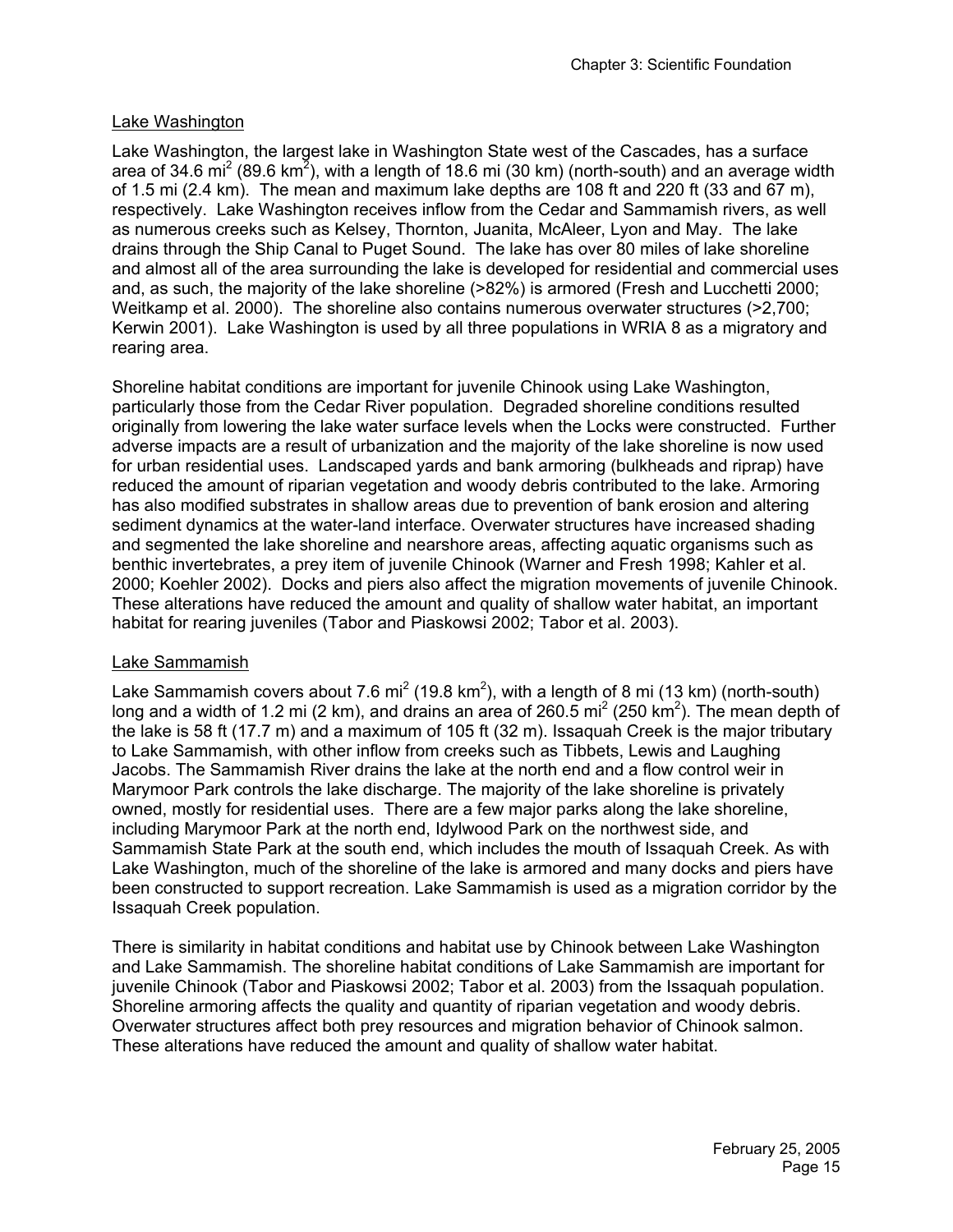# The Cedar River

The Cedar River, originating in the Cascade Mountains, is the largest tributary to Lake Washington. The river is about 46 mi (74 km) in length and can be separated into the upper Cedar River, above Landsburg Dam, and the lower Cedar River. The upper Cedar River is about 25 mi (40 km) long and can be separated into sections between Landsburg Dam and Cedar Falls (accessible to anadromous fish) and between Chester Morse Reservoir and the headwaters (inaccessible to anadromous fish). The watershed drains an area of 125 mi<sup>2</sup> (324  $km<sup>2</sup>$ ) and is almost completely owned by the City of Seattle. The watershed is operated to provide a clean source of drinking water for Seattle and surrounding areas. As such, it is mostly forested with coniferous trees in mutli-seral stages, from old growth to recently harvested areas (logging has been discontinued in the watershed in 1993). The upper Cedar River (between Landsburg Dam and Cedar Falls) became accessible to salmon in the fall of 2003 when a fish ladder was completed at Landsburg Dam. For the entire 2003 season, a total of 79 Chinook were passed above Landsburg Dam and spawning surveys confirmed the presence of 15 Chinook redds.

With passage at the ladder, there is about 14 mi (23 km) of additional habitat now available to Chinook, characterized primarily by a narrow valley with step-pool and plane-bed channel forms. There are several tributaries that enter the river, with upper Rock Creek being the largest. The mainstem channel does not contain much woody debris, due to past practices of removing wood to protect the dam at Landsburg. However the habitat is otherwise of high quality due to the cessation of logging and lack of development. This area is used by Chinook salmon for spawning and limited rearing as they move downstream. The area of the Cedar River above Chester Morse Reservoir is the only area in WRIA 8 known to contain bull trout and bull trout use the lake for general residence and tributary areas (i.e., Cedar and Rex rivers) for spawning and rearing.

Operation of the City of Seattle's water supply facilities on the Cedar River captures 43% of the upper Cedar River watershed runoff and significantly influences stream flows and aquatic habitat throughout the river below Masonry Dam (RM 35.6). A number of activities have been implemented in an effort to avoid flow-related impacts in the river including a comprehensive Instream Flow Incremental Methodology Study (IFIM; Cascade Environmental Services, Inc. 1991), adoption of an instream flow management regime (based on the IFIM study and additional biological and hydrologic investigations), and activities implemented as part of the Cedar River Habitat Conservation Plan instream flow management program (see City of Seattle 2000 [Sections 4.4, 4.5.2 and 4.6], 2002, 2003 and 2004 for more information). Instream flow management of the Cedar River aims to provide beneficial instream habitat conditions and avoid harm to fish species through a guaranteed flow regime, minimum and supplemental flow commitments, limits on stream rate reductions, and instream flow monitoring and research to inform real-time stream flow management activities. The program also includes evaluating the effectiveness of the instream flow program at avoiding impacts to fish species in the Cedar River.

The lower Cedar River, downstream of Landsburg Dam, runs for approximately 21 mi (34 km) before entering the southern end of Lake Washington. The lower river drains an area of 66 mi<sup>2</sup> (171  $km<sup>2</sup>$ ) that contains a mixture of land uses. Most of the lower watershed is rural with forest cover; however urbanization has occurred in the vicinity of Renton and Maple Valley. The lower valley of the river is broad, with a wide floodplain in many areas and many tributaries including Lower Rock Creek, Peterson Creek, Taylor/Downs Creek and the Walsh Lake Diversion Ditch. A good portion of the lower river banks are armored with revetments and levees to provide flood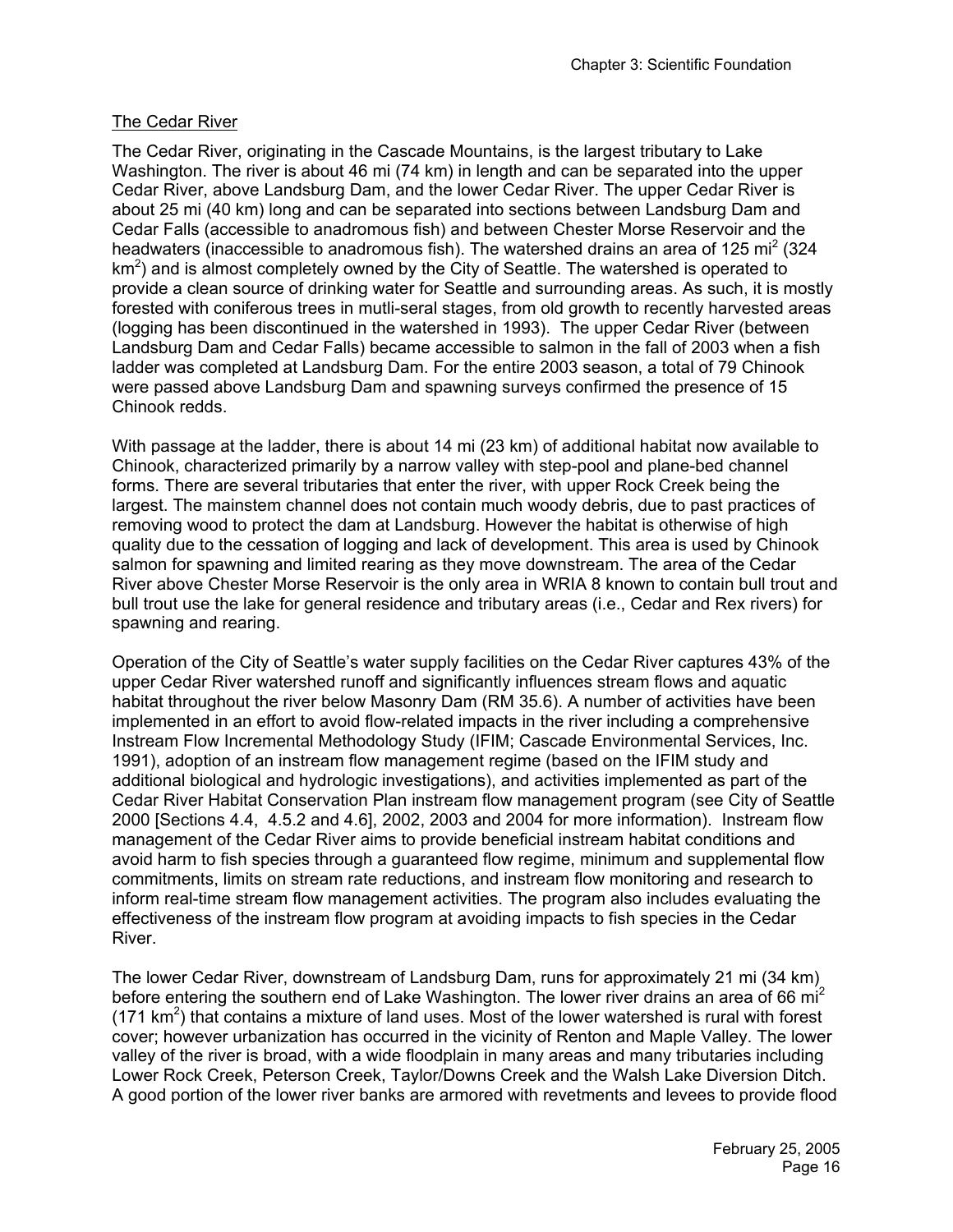control. That, combined with flow regulation from the dam at Landsburg, has reduced connectivity between the river and adjacent floodplain areas (Perkins 1994).

Bank armoring and residential land uses in riparian areas have reduced the sediment and wood supply, disturbed riparian vegetation, and reduced the areas available to accommodate flow during flood events. As such, the instream habitat is rather simple, with primarily glide and riffle habitat and few pools or off-channel areas. Chinook use the lower river for migration, spawning and rearing, although spawning is adversely affected by scour-causing flows (exacerbated by the lack of a floodplain). Rearing opportunities are limited by the lack of habitat complexity (e.g., pools and edge habitat).

## Sammamish River

The Sammamish River, 13.8 mi (22.2 km) in length, connects the northern ends of lakes Sammamish and Washington. Including the watershed of Lake Sammamish (97 mi<sup>2</sup> or 251 km<sup>2</sup>), the Sammamish River watershed covers about 240 mi<sup>2</sup> (622 km<sup>2</sup>). The Sammamish River can generally be divided into two sections based on topography. The upstream section, running from the outlet at Lake Sammamish to River Mile (RM) 4.5 (7.2 km), runs through a broad valley that is more than one mile wide in places. This area contains the mouths of Bear and Little Bear creeks. Land uses in this upper section of the river include open space and recreation, urban residential and commercial uses associated with the cities of Redmond and Woodinville, and agriculture. The lower section of the river, from RM 4.5 to the confluence with Lake Washington, has a narrower valley that includes the mouths of Swamp and North creeks. Similar to the upper section, land uses include urban development in the cities of Bothell and Kenmore and open space. The Sammamish River is used mainly as a migratory corridor, with some rearing, by the Issaquah and NLW populations.

The Sammamish River has undergone some of the most dramatic alterations in the WRIA 8 system. Prior to settlement, the river was highly sinuous with many swamp, marsh, and forested wetland areas that were influenced by backwater effects from Lake Washington up past the confluence with Little Bear Creek. When the lake level was lowered, floodplain farming became possible on a large scale as much of the wetland areas were drained. Subsequently, much of the river was straightened during drainage projects and the projects to reduce flooding through dredging and bank armoring further eliminated connections between the river and its floodplain. As a result, river channel was reduced to approximately half its historic length, and wetland areas were reduced from approximately 3,000 acres (12 km<sup>2</sup>) to 150 acres (0.6 km<sup>2</sup>) (King County, 2002). These actions have altered sediment transport and the Sammamish River now contains a large amount of fine sediments. Adjacent land uses and bank armoring have degraded riparian conditions, affecting sediment and wood contributions from riparian areas. The channel and instream habitat has been highly simplified, with less than 1% pool habitat (R2 Resource Consultants 1999). The river also exhibits extremely high temperatures during the summer and early fall.

# Ship Canal and Lake Union

The Ship Canal, approximately 14 km in length, was constructed in 1916 to provide navigable passage between Lake Washington, Lake Union and Puget Sound. The waterway is a narrow, armored channel in the Montlake and Fremont cuts and widens in Portage Bay, Lake Union, and Salmon Bay. Lake Union itself covers about 0.96 mi<sup>2</sup> (2.5 km<sup>2</sup>) and has an average depth of 33 ft (10 m). Land use along the Ship Canal and in Lake Union is dominated by residential neighborhoods in the upland areas and water-dependent businesses bordering the shoreline. These water-dependent businesses include marinas, commercial shipyards and dry-docks,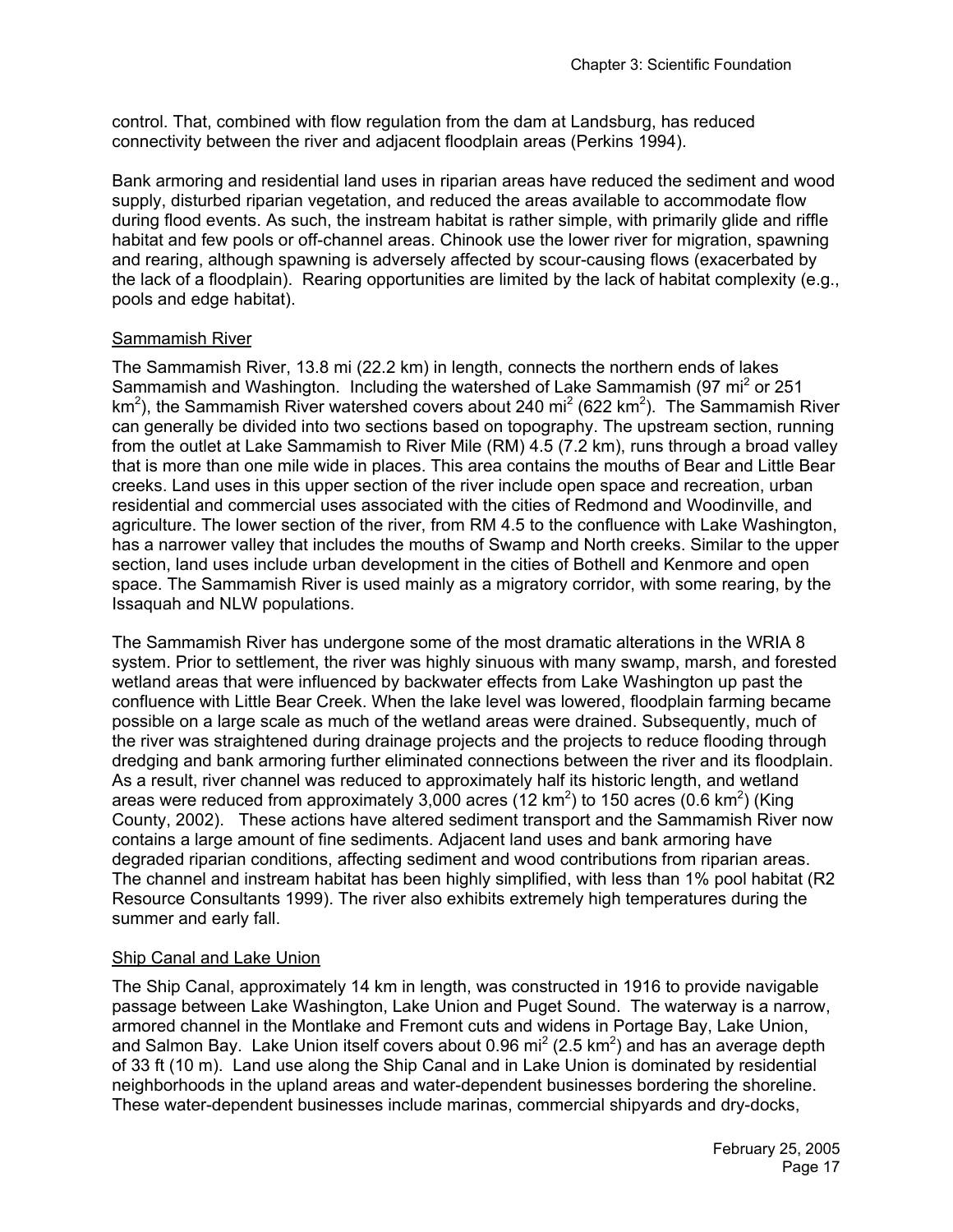along with some houseboat communities. Development of the Ship Canal waterway has lead to extensive armoring of the shoreline, loss of natural shoreline vegetation, and increased overwater structures (Weitkamp et al. 2000; Toft et al. 2003). All three of WRIA 8 populations use this area for migrating from the Locks to Lake Washington.

The Ship Canal and Lake Union lack quality shallow water habitat and shoreline complexity. In addition, water temperatures in the Ship Canal have been increasing steadily over the last 30 years, with an increase in the number of days that temperatures are greater than 68°F (20°C) (Weitkamp et al. 2000). The area also is characterized by degraded water and sediment quality from upland urban runoff and adjacent commercial and industrial sites. The contribution of contaminants and increased nutrients is further complicated by the presence of salt water in the Ship Canal and Lake Union due to operation of the Locks. The salt water prevents mixing and creates anaerobic conditions in the summer. However, there is also some indication that the cooler salt water upstream of the Locks may help with regulating water temperatures and fish transition between salt and freshwater.

#### Hiram M. Chittenden Locks

The U.S. Army Corps of Engineers constructed the Locks in 1916, in conjunction with the Ship Canal. The Locks are located at the western end of the Ship Canal, at the downstream end of Salmon Bay. The water upstream of the Locks is mostly freshwater, although some saltwater does intrude into the area from Lock operations. The area downstream of the Locks is primarily saltwater, although a small freshwater lens occurs immediately adjacent to the downstream side of the structure. A narrow tidally influenced channel (inner Shilshole Bay) connects the Locks area with outer Shilshole Bay in Puget Sound.

The Locks includes two lock chambers (a large and a small lock), a dam, six spillways, a saltwater drain and a fish ladder (Figure 3-2). The lock chambers are connected hydrologically to the upstream and downstream water bodies through underground filing culverts. These culverts deliver freshwater from the upstream side of the Locks to the chambers to raise the water level and drain water in the chambers to the downstream side of the Locks to lower the water level. Water movement through the filling culverts happens rapidly and flows occur with great velocity. Immediately upstream of the Locks is a saltwater drain, which is located in a low point of Salmon Bay. The drain carries saltwater, which is heavier than freshwater and settles on the bottom of Salmon Bay, to the downstream side of the Locks. The spillways of the dam spill excess water. During smolt outmigration, they are fitted with smolt flumes to pass juveniles over the dam. Land uses downstream of the Locks are primarily residential and the shoreline of the waterway is primarily armored and lacks riparian vegetation (Toft et al. 2003). The Locks and the area immediately adjacent are used by migrating salmon, both adults and smolts. The adults primarily pass through either the lock chambers or the fish ladders. Juveniles primarily move through either the smolt flumes, lock chambers or the filling culverts. Upstream and downstream areas adjacent to the Locks are used for physiological transition between salt water and fresh water.

There are several problems that the Locks pose for aquatic habitat and for salmon directly. The Locks can cause direct injury to salmon smolts as they exit the system through entrainment in the filling culverts for the lock chambers. Additions to the Locks, such as smolt flumes and strobe lights, have been designed to entrain less fish into the culverts. Habitat-related issues include the lack of estuary habitat to transition between fresh and salt water. The amount of estuary area around the Locks is very small and there is an abrupt transition in salinity and temperature conditions. The estuary habitat is further restricted due to bank armoring and loss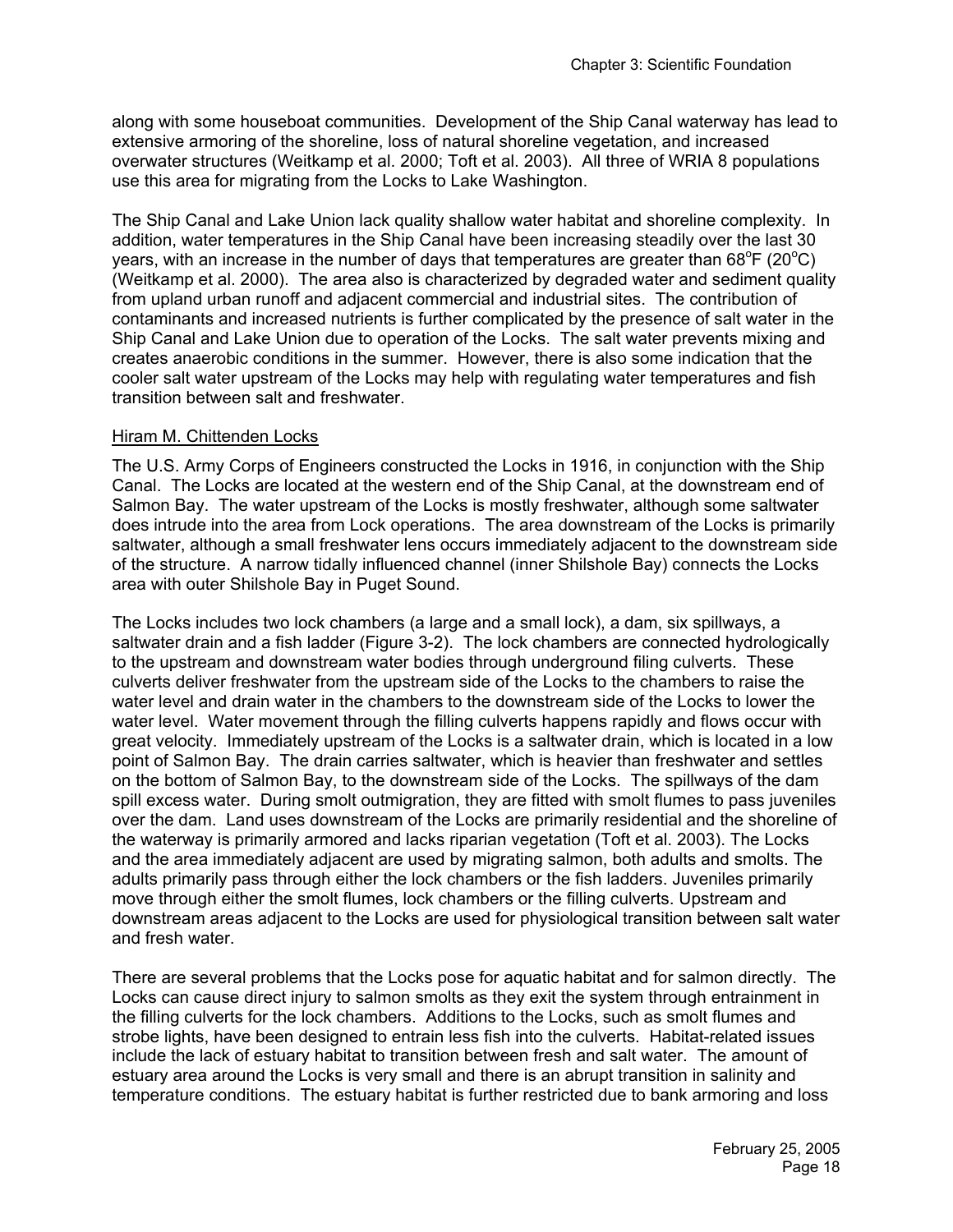

**Figure 3-2: Illustration of the Ballard Locks (Kerwin 2001).** 

of riparian vegetation that has lead to a loss in shallow water habitat in the downstream area of the Locks.

# Marine Nearshore

WRIA 8's marine nearshore stretches between West Point in the City of Seattle, northward to Elliott Point in the City of Mukilteo. The marine nearshore area is generally defined as the area between the upland-aquatic interface to the lower limit of the photic zone in the aquatic environment (roughly minus 30 m or 98 ft MLLW). The nearshore environment extends landward to include coastal landforms such as coastal bluffs, the backshore, sand spits, and coastal wetlands, as well as marine riparian zones on or adjacent to any of these areas. In addition, the nearshore environment includes subestuaries such as the tidally influenced portions of stream mouths.

The nearshore environment contains a variety of habitat types, such as eelgrass meadows, kelp forests, mud and sand flats, and tidal marshes. Similar to the interactions of streams with their floodplains, marine systems undergo physical, biological, and chemical processes to create and maintain habitat. These processes relate to tidal action, wave and wind energy, sediment recruitment and transport, and upland hydrology, among others (see KCDNR 2001). As with many other areas in WRIA 8, urbanization has occurred along much of the shoreline. Residential development occurs along the majority of WRIA 8's marine shoreline, with commercial and industrial uses occurring in some locations. These developments have armored banks and removed riparian vegetation. Much of the WRIA 8 shoreline is armored to protect the railroad tracks that run along the shoreline north of Shilshole Bay. Salmon use marine nearshore areas for rearing and migration, with juveniles using shallow shoreline habitats.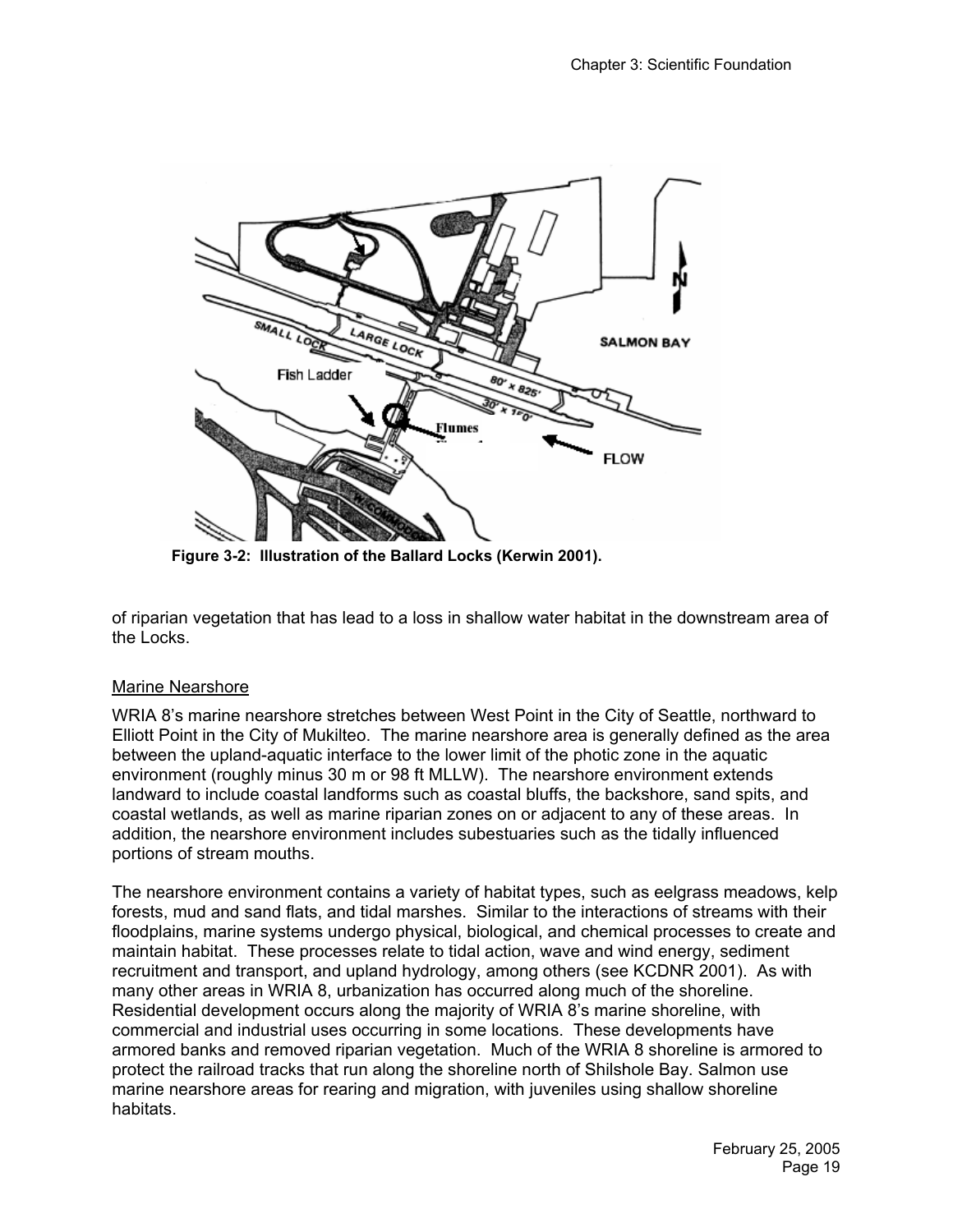Marine shoreline habitat has been degraded through urbanization. Shallow gravel habitat has been lost due to disruption of natural beach forming processes, resulting from bank armoring that restricts the recruitment of sediment from adjacent areas. In addition, bank armoring concentrates wave energy at the face of the structure, increasing erosion of beach sediments. Docks, piers and jetties also alter sediment transport dynamics. The shoreline has also lost complexity from filling of tidal marshes and backshore areas, bank armoring and removal of riparian vegetation. Aquatic and terrestrial vegetation has also been lost due to development of shorelines and runoff from urbanized areas. While riparian vegetation has been directly removed as shorelines are developed, aquatic vegetation is affected by freshwater storm drains that concentrate runoff and impact marine aquatic plants that are adapted to increased salinity levels, such as eelgrass. Runoff can also increase turbidity, reducing the ability of light to penetrate the water and making deeper areas uninhabitable for photosynthetic plants.

### WRIA 8 Creeks

The habitat conditions of creeks that drain to the Cedar and Sammamish rivers, lakes Washington and Sammamish and the marine nearshore area are numerous and include Piper's, Boeing, Bear, Little Bear, Thornton, Peterson, Kelsey and Rock creeks, among others. These creeks drain the surrounding watersheds, transporting water from upland areas to larger receiving water bodies. The creek watersheds contain a variety of land uses from undeveloped to rural residential and agriculture, to roads and rights-of-way, to commercial and industrial activities. Some, like Cottage Creek, are fairly undeveloped, while others like Thornton Creek are extremely urbanized. These creeks, depending on size and habitat conditions, can be used by adult Chinook for spawning. Juveniles may also spend limited time in the creeks to rear before migrating to downstream areas of the WRIA 8 system. For creeks that enter Lake Washington, Lake Sammamish, and the marine nearshore, the creek mouth habitat may be used by juveniles as they migrate along lake and marine shorelines (Tabor et al. 2003; Beamer et al. 2003).

Creek habitat can be affected by many land use practices. Impervious surfaces in the watershed alter the frequency, volume and quality of storm runoff reaching the creek. In the worst cases, these high flows are exacerbated by bank armoring and encroachment into the floodplain, which have reduced the channel capacity. Isolating the floodplain also cuts off the sediment supplies and disrupts the processes of sediment recruitment and transport. Often riparian vegetation is removed or degraded by either flow conditions or direct removal for residential landscaping. Lastly, culverts, weirs, and other instream structures cause barriers for the movement of fish and sediments. Creek habitat conditions vary in quality depending on their position in the urbanizing landscape. Kerwin (2001) provides more detail on individual creeks and Chapter 4, Chinook Conservation Strategy for WRIA 8, provides information about subbasin conditions for creeks that contain spawning populations of Chinook salmon.

# *Habitat Limiting Factors*

While WRIA 8 contains different sorts of habitats, the habitat limiting factors can be summarized into general categories for the lakes, rivers, and creeks, although the magnitude of impact varies by type of water body and specific watershed area. While these factors are listed separately, it is important to realize that the limiting factors interact with one another to exacerbate the habitat problems seen in WRIA 8's aquatic systems. The habitat limiting factors in WRIA 8 include: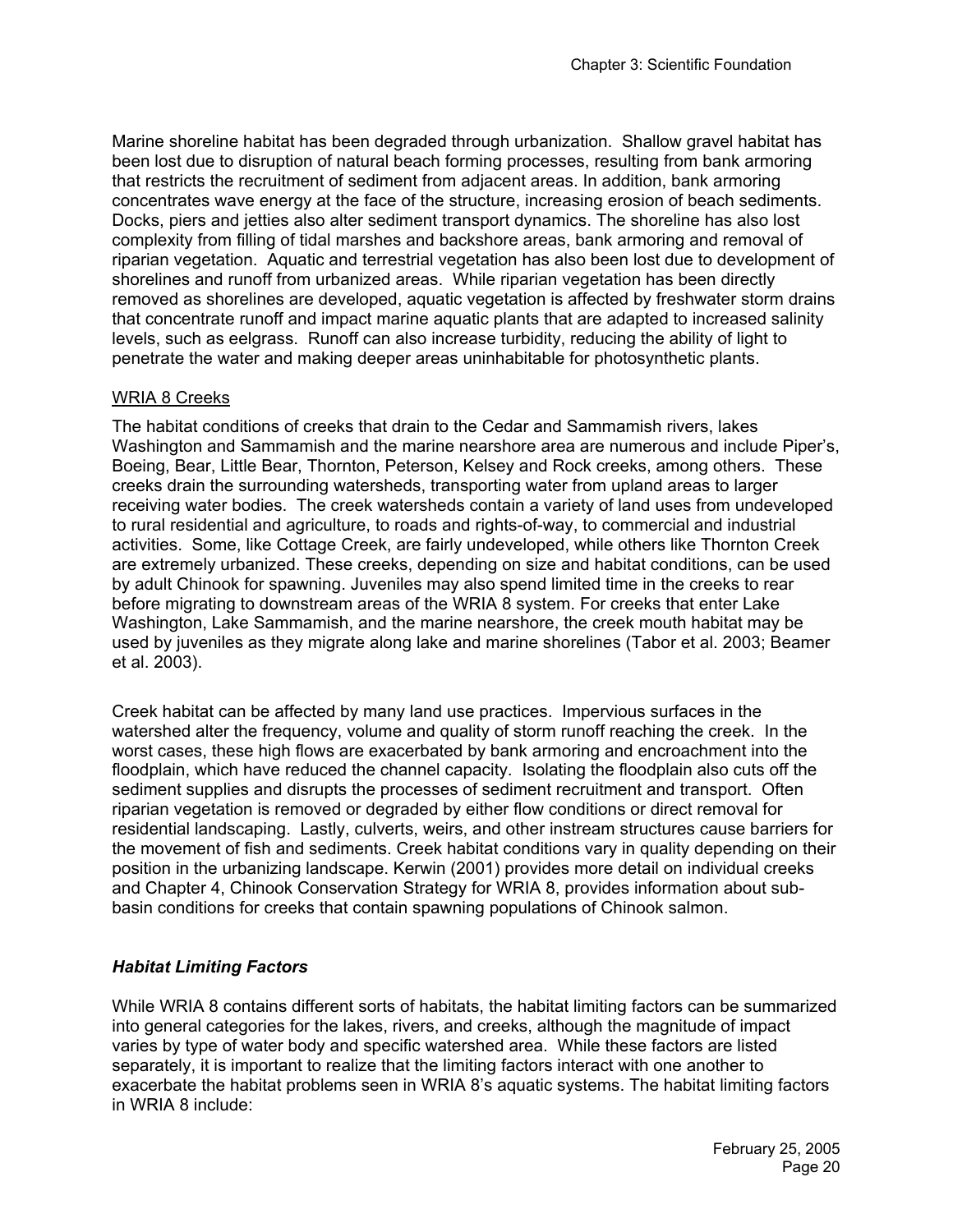# Altered Hydrology

Urbanization within WRIA 8 has drastically altered upland, stream, and lake hydrology in most areas. Urbanization in upland areas (e.g., vegetation clearing, soil compaction, road and building construction) increases the amount of impervious surface within watersheds which, in turn, influences the infiltration of precipitation and increases the amount and rate at which surface water runoff reaches aquatic areas (Dunne and Leopold 1978; Poff et al. 1997). In river and creek habitats, the increase in flow can cause significant modifications to instream habitat and channels often respond to these flow regime changes through an overall enlargement, specifically channel incision and widening (Dunne and Leopold 1978). The increase in flow can have far reaching implications by displacing natural structure (e.g., coarse sediment and wood), increasing rates of erosion and decreasing overall bank stability. The effects of higher stream flows are further exacerbated by poor riparian conditions and disconnection of the stream channel from the floodplain, through bank armoring, channel incision and encroachment.

Alternatively, stream hydrology can be altered by regulation of instream flows and water withdrawals (either surface water or groundwater), that typically reduce water levels. This can reduce the flows available to form habitat and connect with off-channel areas. Flow withdrawals, particularly in drier months, can reduce base flow levels and reduce available habitat areas for fish.

Historic changes from lowering the level of lakes Washington and Sammamish, as well as regulating lake levels to vary only by 2 feet, reduces shoreline habitat complexity by limiting seasonal wetland formation and other habitat-forming interactions at the water-land interface. The amount of water available in Lake Washington also affects operations of the Locks and dictates how water is used at the smolt flumes and for boat lockages, affecting the outmigration route, and hence survival, of juveniles.

### Loss of Floodplain Connectivity

Streams and rivers are dynamic systems that constantly interact with their surrounding floodplain (Naiman and DeCamps 1990; May 1996; Morley 2000). Bank armoring, dredging, channel incision and urban encroachment effectively channelize the stream and severely limit interactions between the stream channel and the adjacent floodplain. This reduces the recruitment of coarse sediments and wood from floodplain areas, and limits materials available for habitat forming processes. Additionally, urban systems have lost riparian areas as a result of bank armoring, development of drainage infrastructure, and increased buildable area in the watershed (May 1996). Without the floodplain, streams and rivers lose habitat complexity, most notably off-channel and margin refuge habitats that provide resting areas for migrating fish and slow velocity areas during high-energy discharge events. The interactions of water bodies with their adjacent land is similarly important for the lakes and marine nearshore of WRIA 8, which allows sediment and wood recruitment (discussed further under channel/shoreline complexity below).

### Lack of Riparian Vegetation

Land development and encroachment into areas adjacent to streams has reduced the extent, composition, and integrity of riparian vegetation along all water bodies of WRIA 8. Mature, native plant communities, dominated by deciduous and coniferous trees, have been replaced by pavement, commercial/ industrial activities, landscaped residential yards and invasivedominated shrub communities (e.g., Japanese knotweed and Himalayan blackberries). In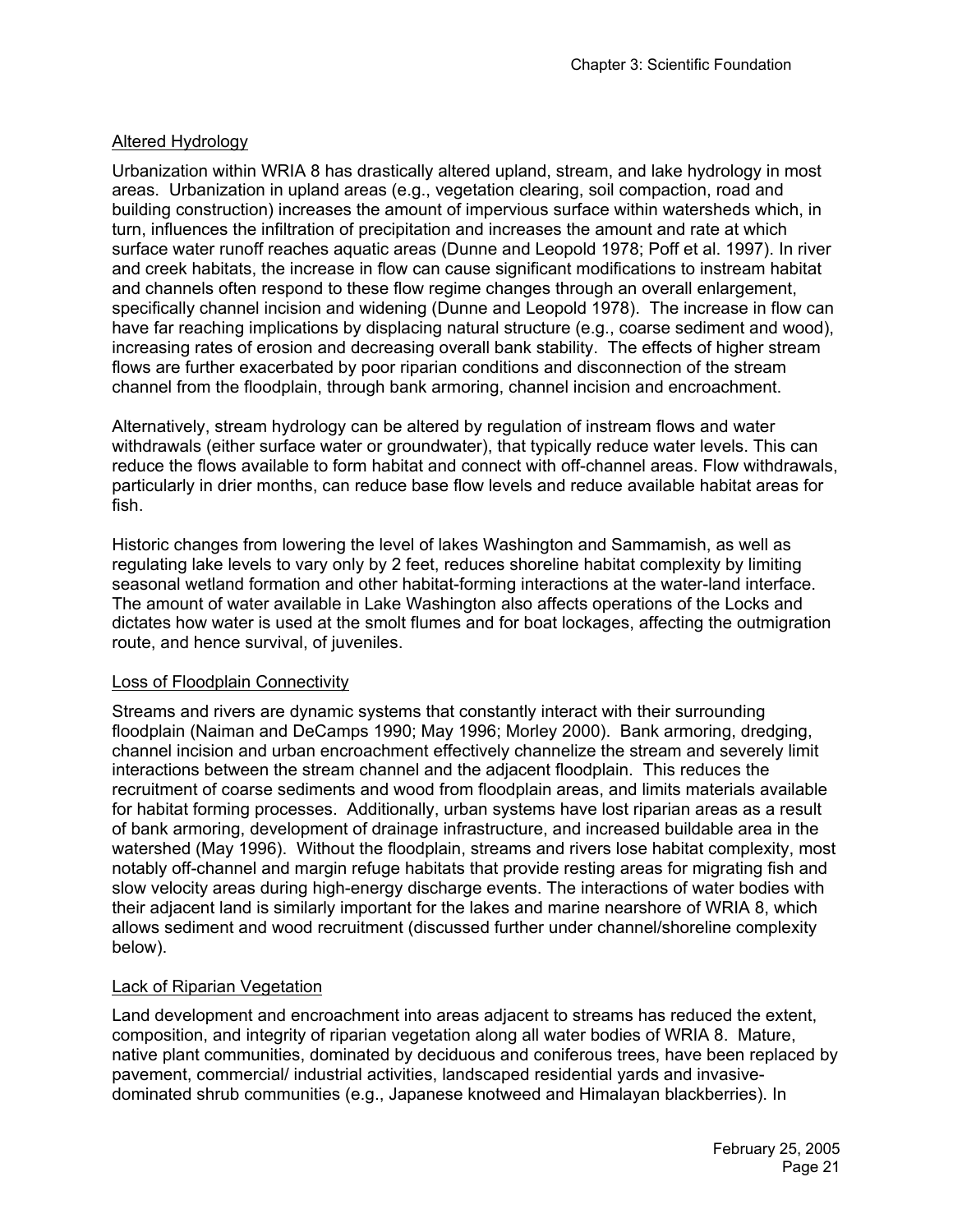addition, riparian zones have been isolated from aquatic environments by bank armoring. As a result, riparian function has been altered. The riparian zone along stream banks, as well as lake and marine shorelines, has little woody debris to contribute to the habitat of the adjacent aquatic area. Other riparian inputs, such as leaf litter and terrestrial insects, are reduced as well (Gregory et al. 1991; Morley et al. 2003; Sobocinski 2003). In creeks and rivers, degraded riparian vegetation combined with increased high flow events reduces bank stability and increases bank erosion (May 1996). These riparian alterations, combined with other factors, have reduced aquatic habitat complexity and the availability of prey resources for salmonids.

#### Disrupted Sediment Processes

Sediment recruitment, storage, and transport can be severely altered by altered hydrology, bank armoring, and reduced floodplain interactions. Depending on the flow dynamics, land uses, and underlying geology of the area, aquatic areas can suffer from either a lack of coarse sediments (e.g., gravel) or an abundance of fine sediments. Decreased gravel classes have been observed in urban streams as a result of altered sediment supplies and velocities (Finkenbine et al. 2000). Disconnecting stream, lake or marine nearshore areas from their adjacent floodplain/land interface has reduced sediment recruitment. Currents or flow velocities are responsible for distributing these substrates in the aquatic environment and without additional input, the system is left sediment deficient. In streams, increased stream gradients and flow velocities have further reduced retention of in-stream sediments (Pizzuto et al. 2000). These conditions reduce the ability of aquatic habitats to create and maintain habitats. In freshwater areas, this reduces the amount of spawning substrates that are available for salmonids and the habitat complexity of the stream or lake area to benefit rearing juveniles. In salt water areas, there is a loss of shallow gravel substrate areas for juvenile refuge and feeding.

While coarse sediment recruitment is a problem with floodplain isolation, increased fine sediment is often a problem as well, especially in urbanized streams (Wydzga 1997). Fine sediment can be supplied through either upland construction or erosion of the shoreline. Channel bank erosion, in particular, is a major source of fine sediment, which is exacerbated by increasing high flows (Paul and Meyer 2001). While habitat problems associated with find sediments are mostly limited to creeks and rivers, the introduction of fine sediment has implications for the food web. Most benthic invertebrates cannot forage effectively in areas dominated by fine sediments (Collier 1995). Sedimentation can also cause egg mortality by filling intragravel spaces in redds, which reduces water flow or traps developed fry in the substrate. Suspended sediments also affect salmonid behavior (Newcombe and Jensen 1996).

#### Loss of Channel and Shoreline Complexity

The combination of altered hydrology, loss of floodplain connection, degraded riparian communities, and altered sediment processes severely limits habitat forming processes and therefore, habitat complexity. This occurs in both lotic (streams and rivers) and lentic systems (lakes and the marine nearshore). In streams and rivers, the channel and banks are simplified, resulting in few pools and an abundance of glides and riffles, lack of instream structure, lack of coarse substrates, overhanging vegetation and woody debris, and little variation of edge habitat at the channel-floodplain interface. In lakes and the marine nearshore, there is an absence of high-quality, shallow water habitat with small substrates, in-water wood, overhanging vegetation, and variable edges at the land-water interface. Juveniles have poor rearing habitat that does not provide areas for foraging and refuge from predators (or in streams, high flows). Adult salmonids do not have areas to hold or rest while migrating, nor do they have large areas of suitable spawning habitat.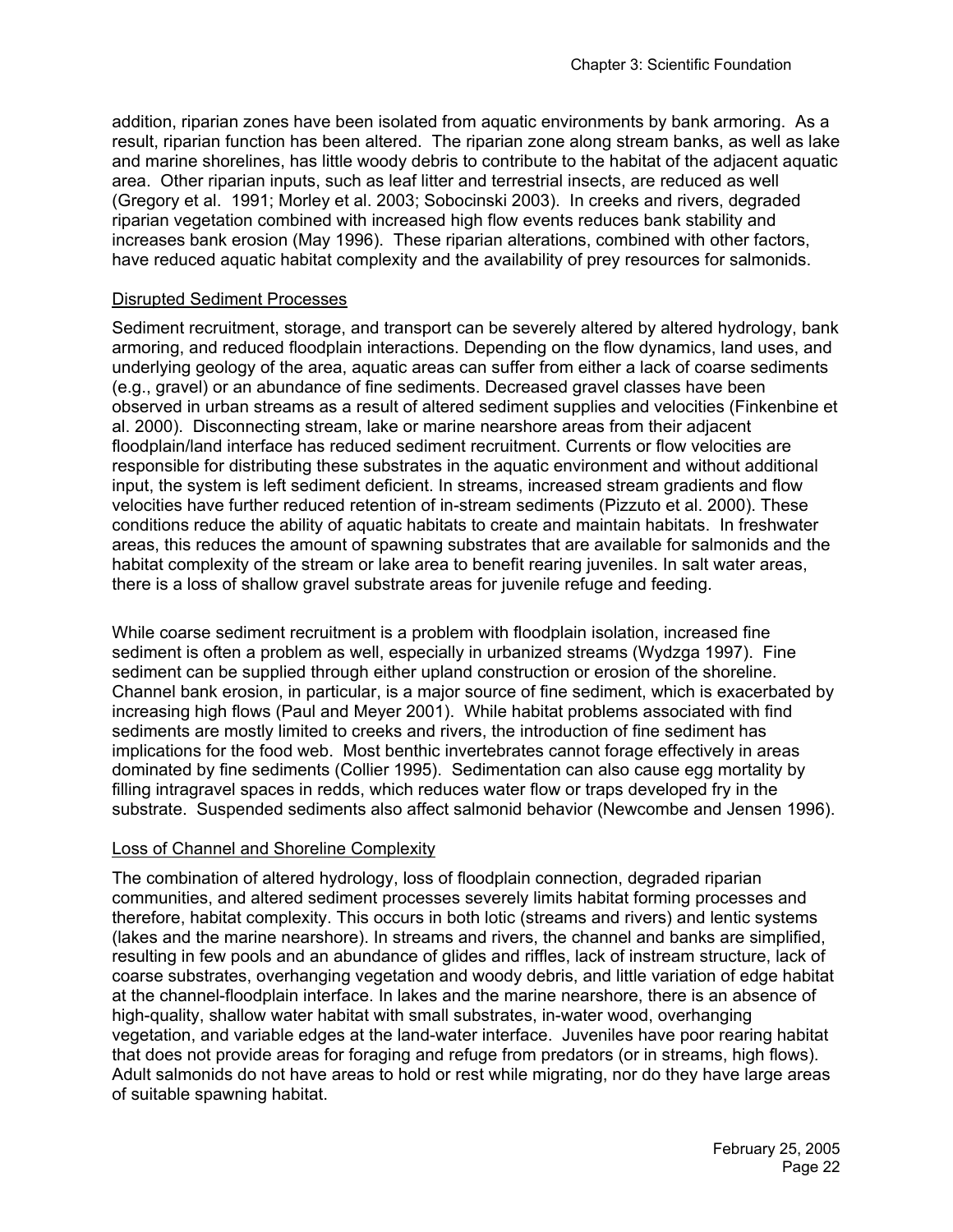# **Barriers**

Road crossings and other development activities have placed many creek channels in pipes and culverts (Finkenbine et al. 2000). Weirs and dams have also been installed in stream channels to reduce channel gradient and decrease stream velocity (May 1996). These structures were typically not designed to pass sediment or wood, and as a result, these materials are trapped in upstream areas, limiting their ability to contribute to downstream habitat formation. In addition, instream structures are often impassable to fish by creating outfall or velocity barriers (WDFW 1999), thereby restricting the amount of instream habitat available to fish. Fish ladders and downstream flumes, such as at the Locks and Landsburg Dam (Cedar River), are passable to adults and juveniles but may have detrimental impacts through delayed migration or other sub-lethal effects (although none have been documented).

# *Other Factors that Affect Chinook Salmon in WRIA 8*

In addition to habitat limiting factors, other conditions affect WRIA 8 salmon populations as well. These conditions and activities interact with salmon populations in complex ways that are not discussed in detail here. Rather, these factors are presented in a simplistic fashion to provide a general overview of the negative effects that can occur on Chinook populations.

## Degraded Water and Sediment Quality

Human-induced changes to water quality (e.g., industrial effluent, sewer overflows, urban runoff) can alter water temperatures, turbidity, oxygen content and nutrient and contaminant concentrations (Karr 1995; Paul and Meyer 2001). Water and sediment quality are degraded in the Ship Canal, Lake Union, and the Sammamish River, primarily in relation to water temperatures, although sediment quality is of concern in the Ship Canal and Lake Union as well. In general, these changes can affect the kinds, amounts, and activity of all aquatic organisms in streams (Welch et al. 1998). For salmonids in particular, poor water quality can harm them directly or indirectly through oxygen depletions, lethal temperature levels, acute and chronic toxicity, or prey reductions (Karr 1995; Bjornn and Reiser 1991).

### Introduced Fish and Plant Species

These invasive species alter community and food web dynamics by increasing competition and/or predation for native species and affecting habitat types. Introduced fish can directly compete with native fish for prey or space or they can affect predation levels. Lake Washington, Lake Union, Lake Sammamish and the Puget Sound nearshore contain a variety of introduced aquatic species that may directly or indirectly affect juvenile salmon. For example, bass and perch are introduced fish that prey on juvenile salmonids. Shoreline alterations assist these non-native species through reducing juvenile refuge habitat and increasing bass and perch habitat (Kahler et al. 2000). Invasive aquatic plants can also increase habitat for predators (Bryan and Scarnecchia 1992). Invasive terrestrial plant species affect terrestrial litter and insect inputs, which can alter food web dynamics.

### Ocean Conditions

Ocean conditions, in terms of temperatures and upwelling patterns, vary substantially from year to year. These conditions affect the growth and survival of salmon in the ocean and therefore, adult returns to WRIA 8. While these conditions are beyond the control of WRIA 8, they will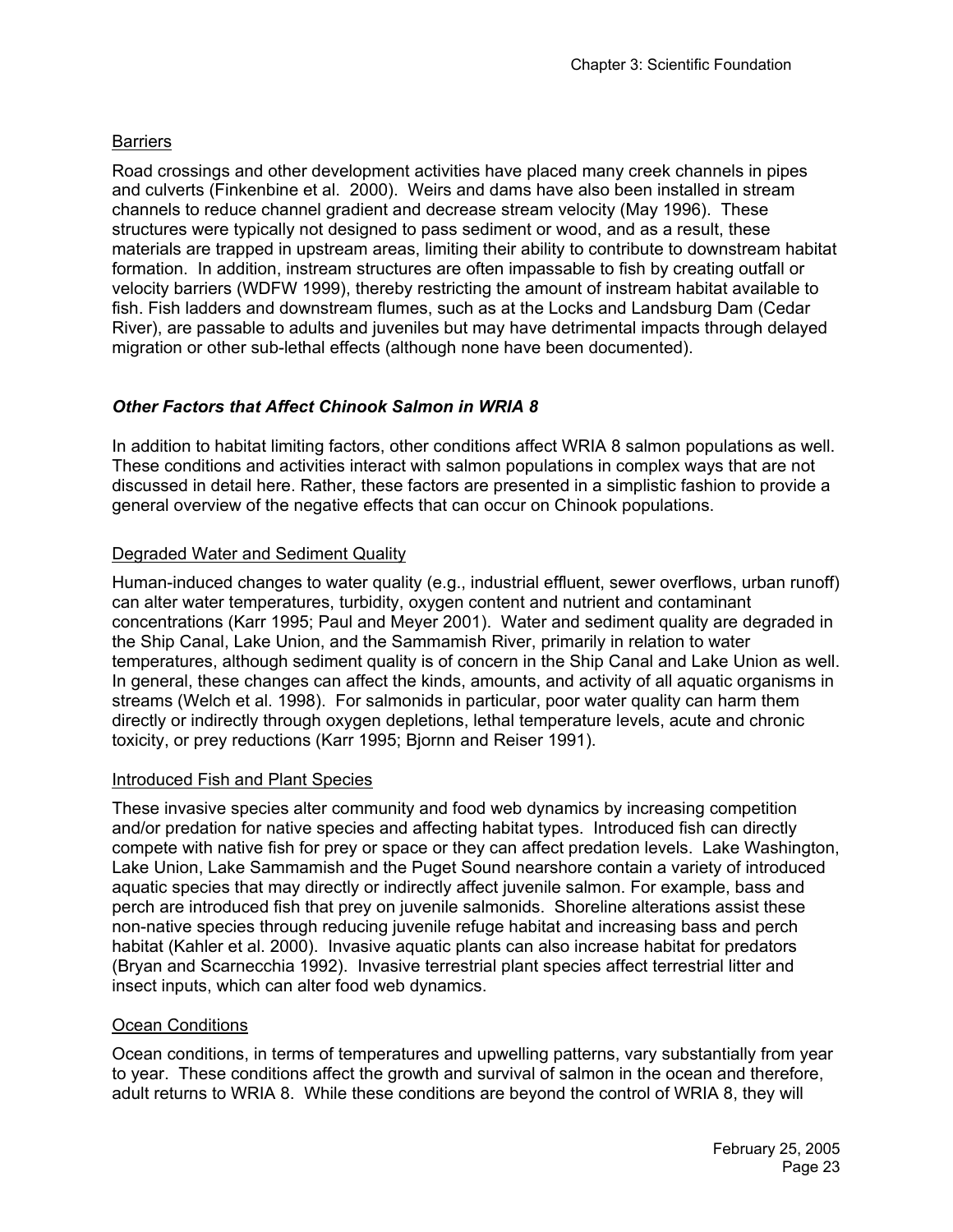influence yearly variations in Chinook returns and complicate understanding the progress toward recovery.

#### Harvest

Commercial and sport fishing reduces the number of adult Chinook, as well as other salmon, that return to spawn in their natal rivers. Harvest of fish can damage populations in three ways, 1) through reducing adult returns to levels below that needed to sustain their population, 2) through selective harvest that focuses on certain portions of the population, affecting the population demographics (e.g., run timing, fish size), 3) as by-catch during fishing for other marine species. In WRIA 8, WDFW and the Muckleshoot Indian Tribe co-manage harvest of fish from the WRIA 8 system to maintain adequate adult returns. There has not been any directed terminal harvest on WRIA 8 Chinook in over a decade. Any harvest of Chinook is a result of bycatch or incidental harvest. Through the North of Falcon process, harvest rates are regulated in international and coastal waters as well as Puget Sound and the marine waters of Washington state by Washington state treaty tribes and WDFW. However, as fish move further from Washington state, there are an increasing myriad of national and international agencies that regulate fishing rates, types and areas.

#### **Hatcheries**

Many of the Chinook hatcheries operating in the Pacific Northwest served as mitigation for blocking access to habitat. The largest issue surrounding Chinook hatcheries (as well as for other salmon species) is the potential for hatchery fish to become well-adapted to hatchery conditions (and poorly-adapted for spawning in the natural environment) and then interbreeding with wild spawning fish. This situation can lead to an overall decrease in the adaptations in the population for spawning and rearing in natural conditions, therefore reducing the reproductive success of the population and their ability to replace themselves. Hatchery practices for collecting, spawning and rearing fish can either control for these impacts or exacerbate them. Knowledge about this issue, as well as other less severe impacts of hatcheries, is increasing although much is still to be learned. Recent hatchery reviews and recommendations of the Hatchery Scientific Review Group (HSRG, 2004) are intended to modify hatchery practices and reduce or avoid detrimental impacts to naturally spawning populations. WDFW is currently reviewing HSRG recommendations and making decisions about implementation. However, there remains a large question about whether salmon recovery and hatchery programs can both operate simultaneously and successfully at the same time.

In WRIA 8, there is also concern regarding operation of a sockeye hatchery on the Cedar River and the potential Chinook impacts that could occur. Cedar River Chinook populations could be affected by 1) competition on the spawning grounds between adults with increased numbers of sockeye and 2) competition in Lake Washington between juveniles. Concerns over sockeye and Chinook interactions in Cedar River spawning areas include energetic costs to female Chinook associated with defending a redd site from more numerous sockeye produced from the hatchery, increased difficulty with finding a suitable redd site, and egg mortality due to redd superimposition of Chinook redds by sockeye. Studies conducted between 1999 and 2002 have found that disturbance of Chinook redds by sockeye has varied from 0.6% to 88%, varying with both Chinook and sockeye numbers on the spawning grounds, however it is not known how that disturbance affects egg-to-fry survival (Burton et al. 2003). This disturbance effect, as well as effects related to energetic costs for Chinook defending redds and ability of Chinook to find suitable spawning sites under increasing sockeye densities are currently being evaluated under a Supplemental Environmental Impact Statement for the Cedar River Sockeye Hatchery.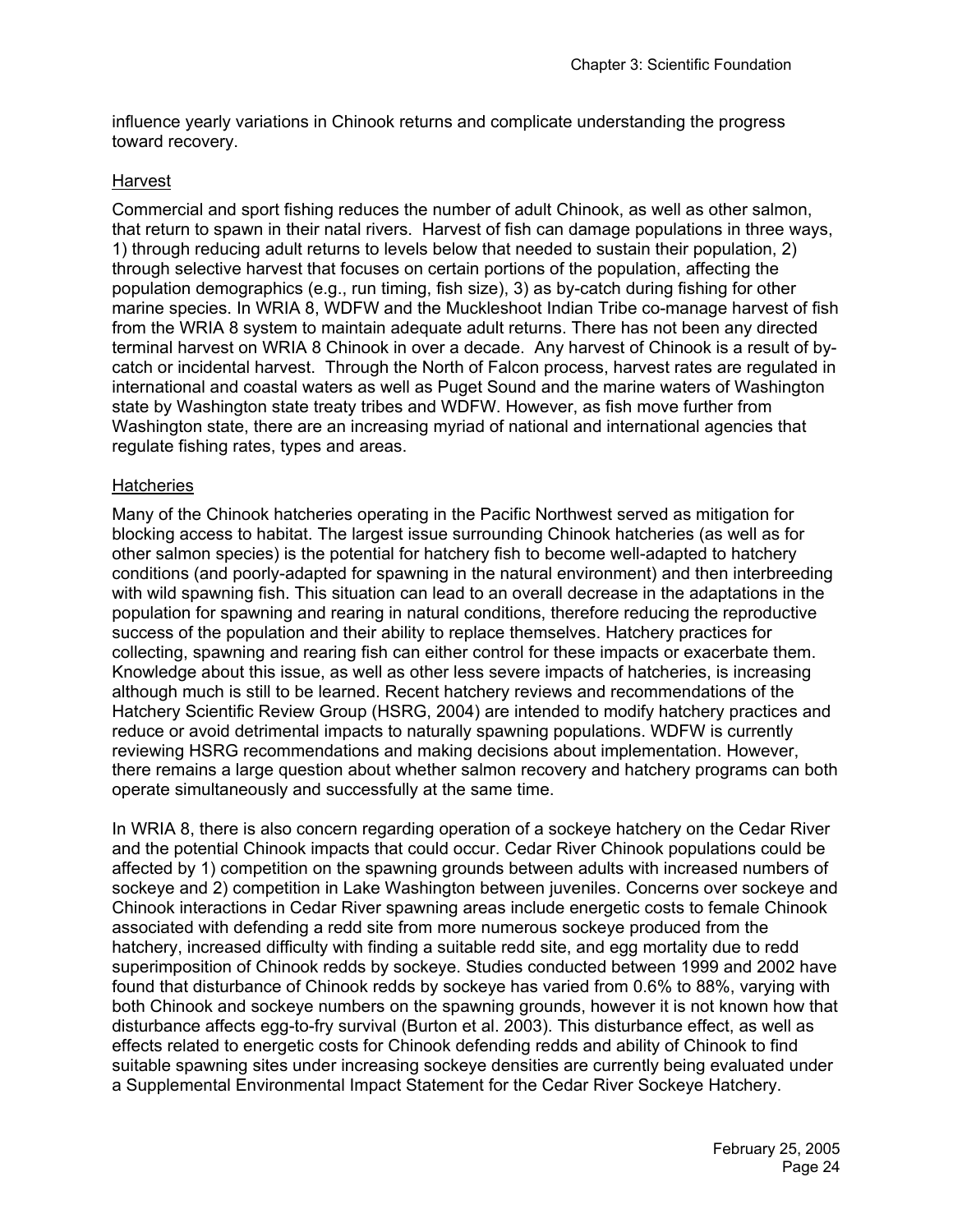Increasing the numbers of sockeye fry entering Lake Washington could have implications for a number of species inhabiting the lake, including Chinook. Specific concerns about the effects of increasing sockeye numbers on Chinook in the lake include the depletion of prey resources and food web interactions resulting in increased predator numbers. While Chinook and sockeye tend to inhabit different areas of Lake Washington, their prey resources overlap when Daphnia become abundant in the lake. Analyses of prey resources in Lake Washington have indicated that the capacity of the lake is adequate to support increased numbers of sockeye fry, however, there is uncertainty about the effects on prey resources when the hatchery is at full production (Seattle 2003; TetraTech/KCM, Inc. 2003). Increased sockeye numbers could also affect predation in Lake Washington in two ways. Populations of predatory fish, such as northern pike minnow, may increasingly feed on sockeye as sockeye numbers increase. This may result in growth in the predator population, and in turn, increased predation pressures on Chinook. The other scenario is that sockeye buffer predation pressure on Chinook salmon, reducing Chinook predation. Conditions in Lake Washington for Chinook as a result of sockeye hatchery operation are also under further evaluation.

### *Uncertainties about Salmon-Habitat Relationships*

While there has been much research into the relationships between ecological processes, the habitat created, and habitat use by salmonids, knowledge is still incomplete. Kerwin (2001) lists outstanding data gaps for all of WRIA 8's water bodies. While salmon recovery planning moves forward in spite of these uncertainties, the adaptive management foundation to WRIA 8's salmon conservation plan will allow habitat protection and restoration actions to be refined, based upon new information.

### *Other Uncertainties*

The main uncertainty in WRIA 8 is the population structure of the Chinook in the watershed. As discussed earlier in this chapter, WRIA 8 has considered the PSTRT's designation of two independent populations (Cedar and Sammamish) and decided to take the more conservative, precautionary approach of identifying three populations (Cedar, North Lake Washington, and Issaquah) for planning purposes until additional genetic information is available in February of 2005. The discussions surrounding WRIA 8 population structure and the most appropriate habitat priorities will continue as new information materializes. Additional years of information on stray rates as well additional genetic information will be helpful in understanding the situation. However, a number of other questions may also need to be addressed at some point within this watershed, for example:

- How much of a contribution do hatchery strays make to the gene pool in the Cedar and NLW tributaries?
- How does straying affect the local adaptation of the Cedar and NLW groups  $(e.g.,)$ reproductive success)?
- How does hatchery straying affect population dynamics/persistence given low returns?

As knowledge about the WRIA 8 population structure progresses, WRIA 8's salmon conservation plan must be adaptively managed to reflect any new information. Currently, this plan accounts for potential changes in habitat priorities under different population scenarios (1 versus 2 versus 3 populations). This discussion is included in Chapter 4.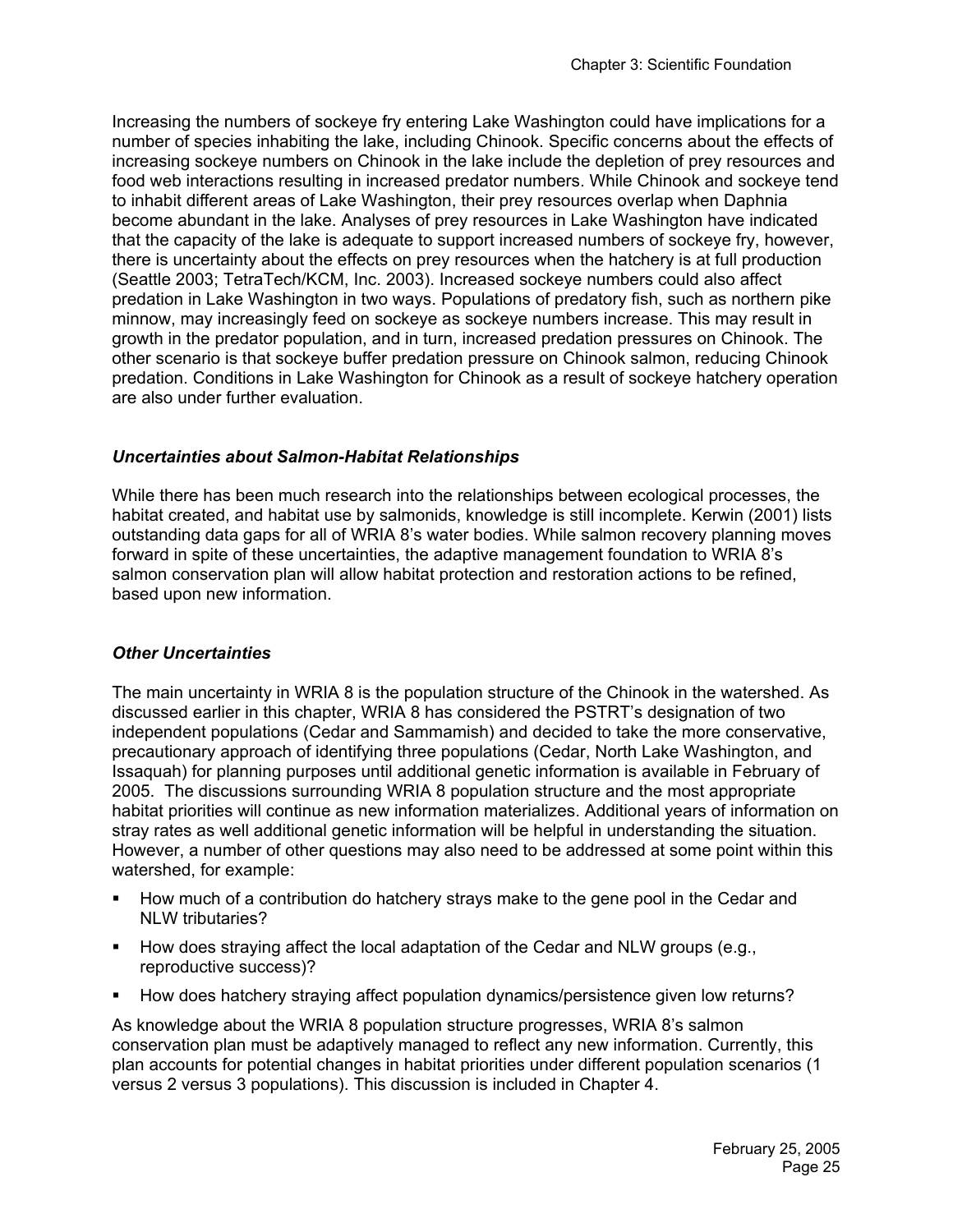## **Conclusions/Implications for the Chinook Recovery Plan**

Development of the WRIA 8 watershed for human uses has dramatically altered aquatic habitat conditions and the processes that form them. Those habitat conditions, combined with the effects of water and sediment quality, invasive species, harvest, hatcheries, and ocean conditions, have impacted WRIA 8 Chinook populations. The WRIA 8 conservation strategies address the habitat component of this suite of challenges facing WRIA 8 Chinook populations. These strategies are discussed in Chapter 4, Chinook Conservation Strategy for WRIA 8.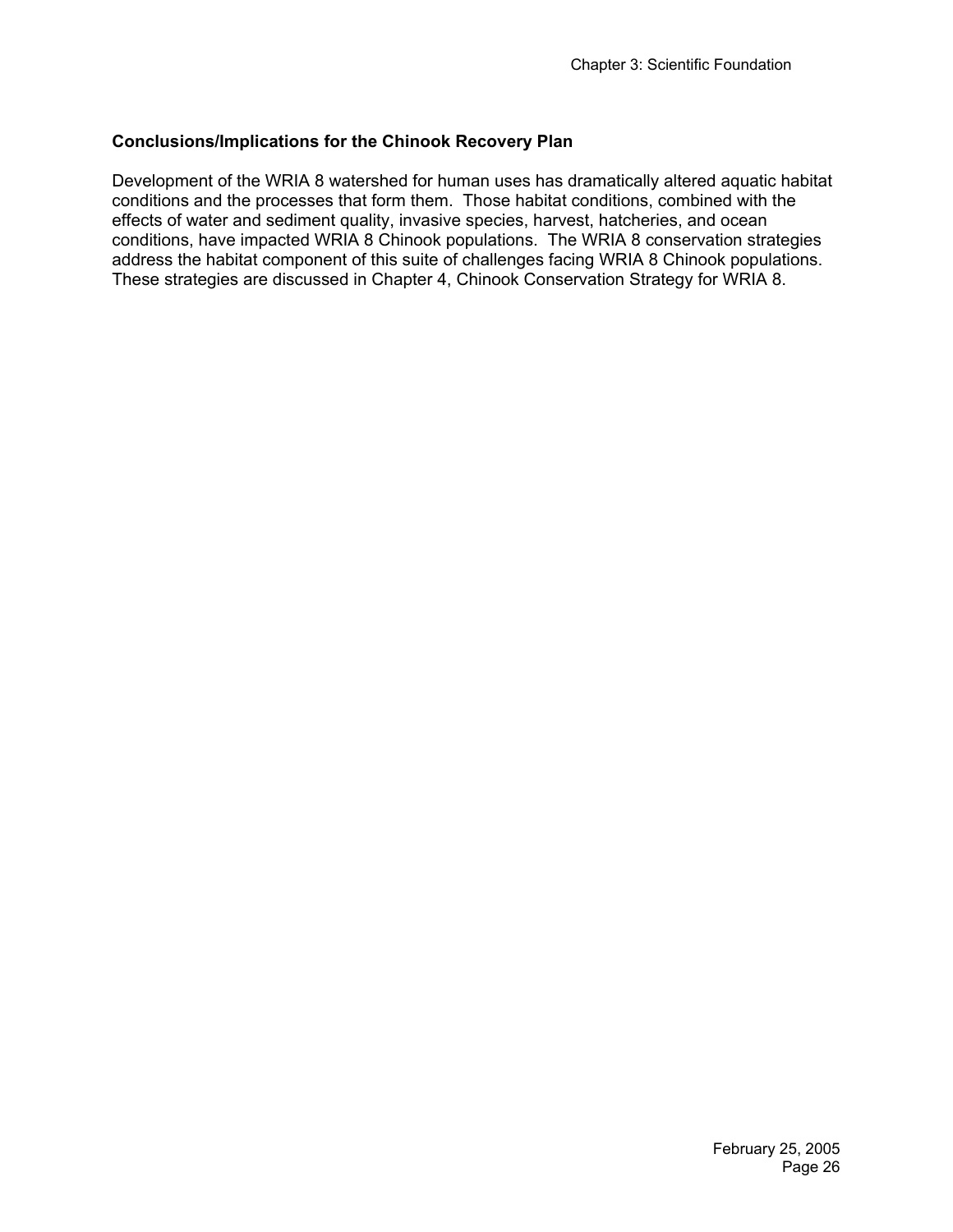### **References**

- Ajwani, S. 1957. A review of Lake Washington Watershed; historical, biological and Limnological. M.S. Thesis. University of Washington, Seattle, Washington. 148 pp.
- Beamer, E., C. Greene, A. McBride, C. Rice, T. Beechie and K. Larsen. 2003. Recovery planning for ocean-type Chinook salmon in the Skagit River: Results from a decade of field studies. Presentation at the Northwest Fisheries Science Center Open House. October 21, 2003. Seattle, Washington.
- Bjornn, T.C. and D.W. Reiser. 1991. Habitat requirements of salmonids in streams. Pages 83- 138 in W.R. Meehan, editor. Influences of forest and rangeland management on salmonid fishes and their habitat. American Fisheries Society Special Publication 19. Bethesda, Maryland.
- Bryan, M.D., and D.L. Scarnecchia. 1992. Species richness, composition, and abundance of fish larvae and juveniles inhabiting natural and developed shorelines of a glacial Iowa lake. Environmental Biology of Fishes 35: 329-341.
- Burton, K. L. Lowe and H. Berge. 2004. Cedar River Chinook Salmon (Oncorhynchus tshawytscha) Redd Surveys and Carcass Assessments: Annual Report 2003. 60 p.
- Chrzastowich, M. 1983. Historical changes to Lake Washington and route of the Lake Washington Ship Canal, King County, Washington. Department of the Interior, U.S. Geological Survey Water Resource Investigations WRI 81-1182. 9 p.
- City of Seattle. 2000. Final Cedar River Watershed Habitat Conservation Plan for the issuance of a Permit to Allow Incidental Take of Threatened and Endangered Species.
- City of Seattle, USFWS and NMFS. 1999. Environmental Assessment/Final Environmental Impact Statement for the Cedar River Watershed Habitat Conservation Plan. See especially Section 4.4.3.
- City of Seattle. 2002. Annual Accomplishments Report, Year 1. Cedar River Watershed Habitat Conservation Plan. .
- City of Seattle. 2003. Annual Accomplishments Report, Year 2. Cedar River Watershed Habitat Conservation Plan.
- City of Seattle. 2004. Annual Accomplishments Report, Year 3. Cedar River Watershed Habitat Conservation Plan.
- Collier, K.J. 1995. Environmental factors affecting the taxonomic composition of aquatic macroinvertebrate communities in lowland waterways of Northland, New Zealand. New Zealand Journal of Marine and Freshwater Research 29: 453-465.
- DeVries, Paul. 2001. PIT tagging of juvenile salmon smolts in the Lake Washington basin: Year 2000 pilot study results. Final Report. Prepared by R2 Resources Consultants, Inc. for the U.S. Army Corps of Engineers, Seattle District.
- DeVries, Paul. 2002. PIT tagging of juvenile salmon smolts in the Lake Washington basin: Second year (2001) pilot study results. Final Report. Prepared by R2 Resources Consultants, Inc. for the U.S. Army Corps of Engineers, Seattle District.
- Dunne, T and L.B. Leopold. 1978. Water in Environmental Planning. Freeman Press, New York. 818 pp.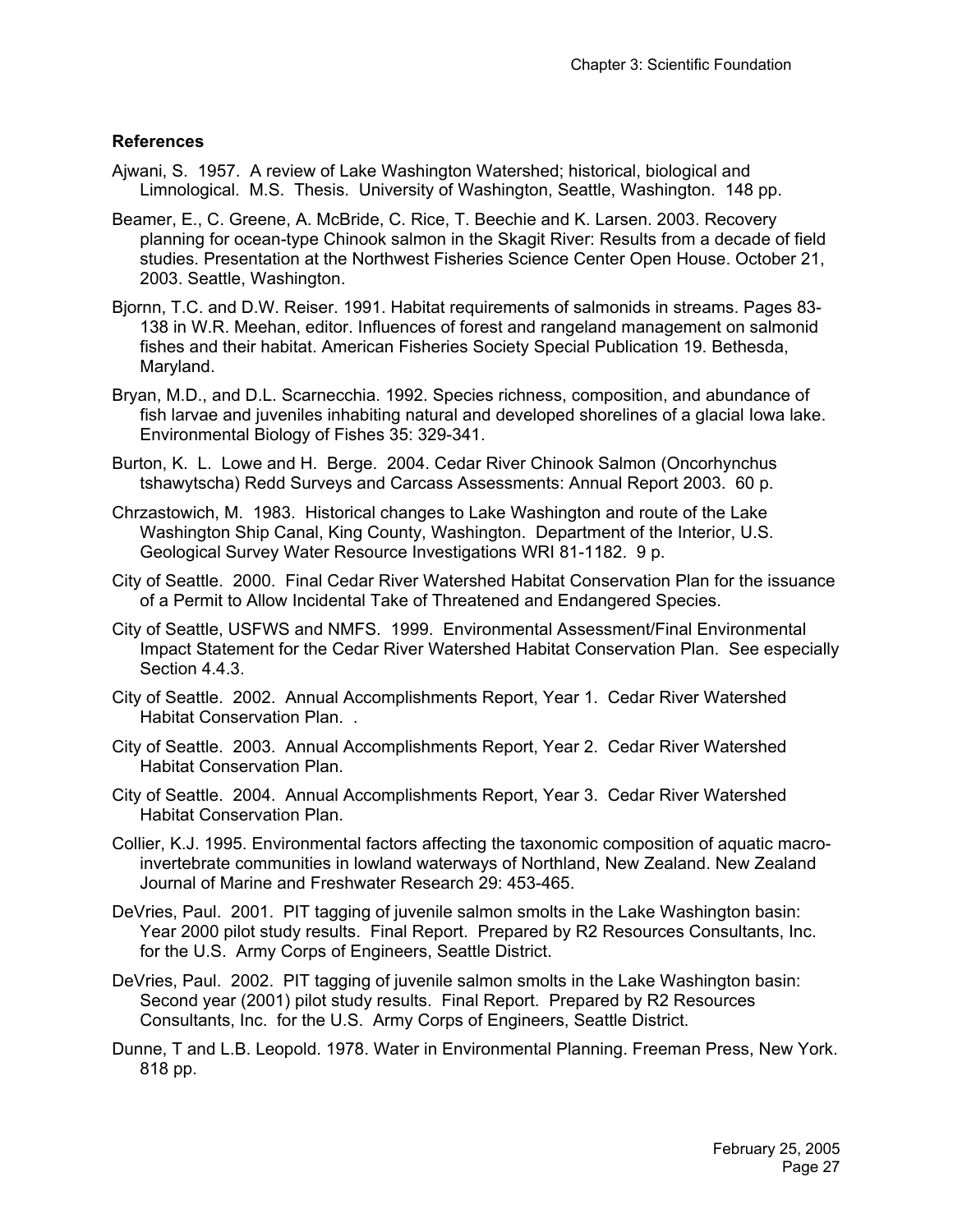- Finkenbine J.K., D.S. Atwater and D.S. Mavinic. 2000. Stream health after urbanization. Journal of the American Water Resources Association 36:1149-1160.
- Fresh, K.L. and G. Lucchetti. 2000. Protecting and restoring the habitats of anadromous salmonids in the Lake Washington Watershed, an urbanized ecosystem. Pages 525-544 in E.E. Knudsen, C.R. Steward, D.D. MacDonald, J.E. Williams, and D.W. Reiser, editors. Sustainable Fisheries Management: Pacific salmon. CRC Press LLC, Boca Raton, Florida.
- Gregory, S.V., F.J. Swanson, W.A. McKee and K.W. Cummins. 1991. An ecosystem perspective of riparian zones: Focus on links between land and water. BioScience 4: 540- 551.
- Kahler, T., M. Grassley, and D. Beauchamp. 2000. A Summary of the Effects of Bulkheads, Piers and other Artificial Structures and Shorezone Development on ESA-listed Salmonids in Lakes. Final Report prepared for the City of Bellevue.
- Karr, J.R. 1995. Clean water is not enough. Illahee 11: 51-59.
- Kerwin, J., 2001. Salmon and Steelhead Habitat Limiting Factors Report for the Cedar Sammamish Basin (Water Resource Inventory Area 8). Washington Conservation Commission. Olympia, WA
- King County Department of Natural Resources (KCDNR). 2001. Reconnaissance Assessment of the State of the Nearshore Ecosystem Report: eastern shore of central Puget Sound, including Vashon and Maury Islands (WRIAs 8 and 9). Prepared by Batelle Marine Sciences Laboratory, Pentec Environmental, Striplin Environmental Associates and Shapiro Associates.
- King County Department of Natural Resources (KCDNR). 2002. Sammamish River Corridor Action Plan.
- Koehler, M.E. 2002. Diet and prey resources of juvenile Chinook salmon (*Oncorhynchus tshawytscha*) rearing in the littoral zone of an urban lake. M.S. Thesis. University of Washington, Seattle.
- Lestelle, L.C., L.E. Mobrand, J.A. Lichatowich (Mobrand Biometrics Inc.) and T.A. Vogel (BPA). 1996. Ecosystem Diagnosis and Treatment (EDT) applied ecosystem analysis – a primer. Report to Bonneville Power Administration Project No. 199404600, Contract No.1994AM33243, 112 p.
- Marshall, A.R. 2000. Genetic analysis of Cottage Lake Creek/Bear Creek and Issaquah Creek naturally spawning fall-run Chinook. Washington Department of Fish and Wildlife, Olympia, Washington.
- Mavros, B., S. Foley, K. Burton and K. Walter. 2000. 1999 Chinook spawner survey data technical report for the Lake Washington Watershed. 40 p.
- May, C.W. 1996. Assessment of cumulative effects of urbanization on small streams in the Puget Sound lowland ecoregion: implications for salmonid resource management. Ph.D. Dissertation, University of Washington, Seattle.
- McElhany, P., M.H. Rucklehaus, M.J. Ford, T.C. Wainwright and E.P. Bjorkstedt. 2000. Viable salmonid populations and the recovery of evolutionarily significant units. U.S. Department of Commerce, NOAA Technical Memo. NMFS-NWFSC-432, 156 p.

Mobrand Biometrics, Inc. 1999. The EDT method – draft. 34 p.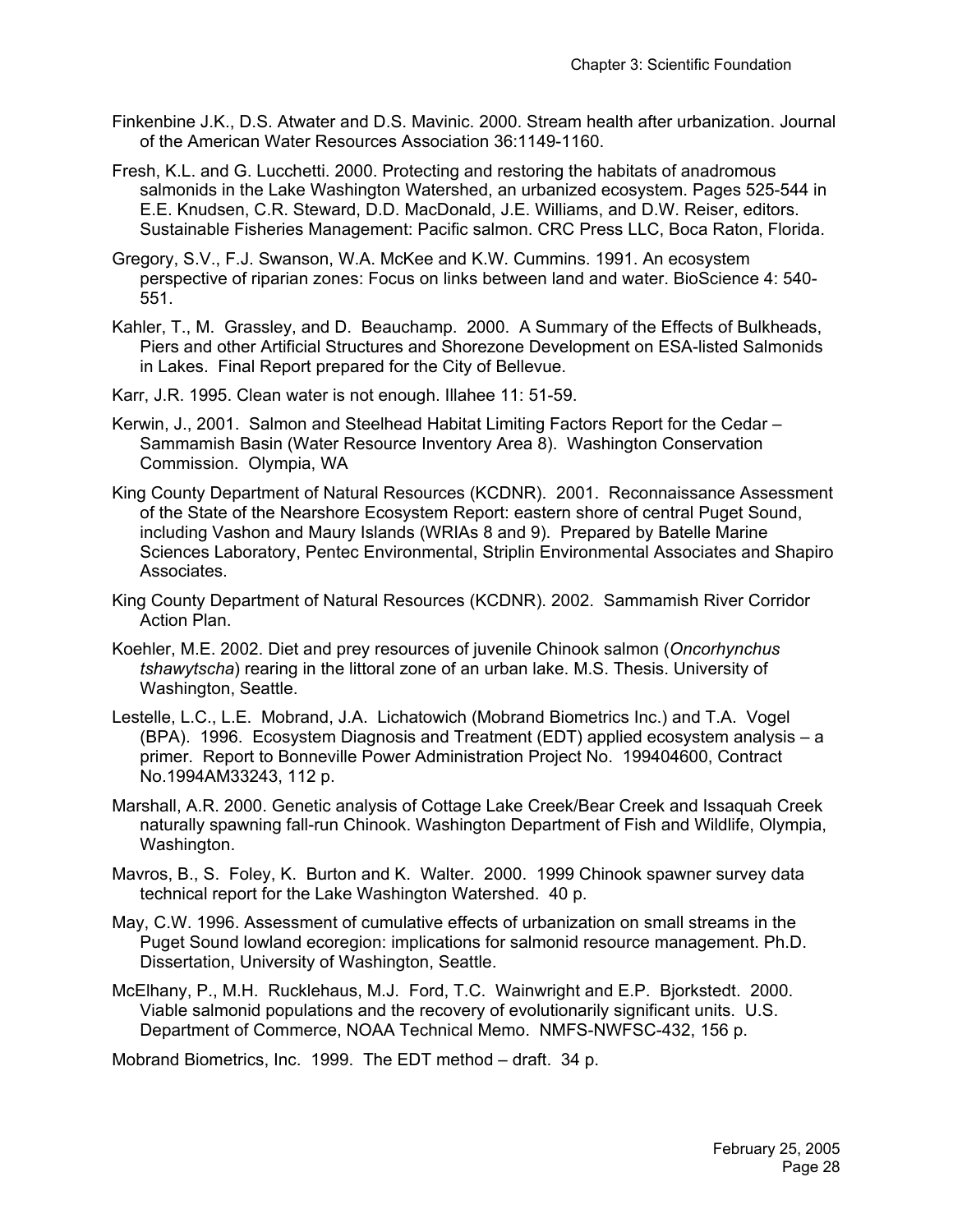- Morley, S.A, J. Toft, K. Hason, A. Pratt and T. Bennett. 2003. Evaluating habitat restoration opportunities for Pacific salmon within the Duwamish River. Presentation at the Northwest Fisheries Science Center Open House. October 21, 2003. Seattle, Washington.
- Morley, S.A. 2000. Effects of urbanization on biological integrity of Puget Sound Lowland streams: restoration with a biological focus. M.S. Thesis, University of Washington, Seattle.
- Naiman, R.J. and H. Decamps. 1990. The role of riparian corridors in maintaining regional biodiversity. Ecological Applications 3: 209-212.
- Newcombe, C.P and J.O.T. Jensen. 1996. Channel suspended sediments and fisheries: A synthesis for quantitative assessment of risk and impact. North American Journal of Fisheries Management 16: 693-727.
- Paul, M.J., and J.L Meyer. 2001. Streams in the Urban Landscape. Annual Review of Ecology and Systematics 32: 333-65.
- Perkins, S.J. 1994. The shrinking Cedar River: Channel changes following flow regulation and bank armoring. Pages 649-659 *in* R.A. Marston and V.R. Hasfurther, editors. Proceedings of the American Water Resources Association Conference on Effects of Human-Induced Changes on Hydrologic Systems. Middlesburg, Virginia.
- Pizzuto, J.E., W.C. Hession and M. McBride. 2000. Comparing gravel-bed rivers in paired urban and rural catchments of southeastern Pennsylvania. Geology 28: 79-82.

Poff, N.L., J.D. Allan, M.B. Bain, J.R. Karr, K.L. Prestegaard, B.D. Richter, R.E. Sparks and J.C. Stromberg. 1997. The natural flow regime: A paradigm for river conservation and restoration. BioScience 47: 769-784.

- Priest, B. and H. Berge. 2002. 2001 Salmon spawning surveys in selected tributaries of the Cedar River, Washington. King County Department of Natural Resources and Parks. 13 p.
- Puget Sound Technical Recovery Team (PSTRT). 2001. Independent populations of Chinook salmon in Puget Sound. Puget Sound TRT Review Draft. 52 p.
- R2 Resource Consultants. 1999. Habitat Survey, Sammamish River, King County, Washington, 1999 Data Report – Final. Prepared for the U.S. Army Corps of Engineers, Seattle District.
- Seattle Public Utilities (Seattle). 2003. Cedar River Sockeye Hatchery Project Final EIS. Seattle, WA.
- Seiler, D., G. Volkhardt, and L. Kishimoto. Evaluation of downstream migrant salmon production in 1999 and 2000 from three Lake Washington tributaries: Cedar River, Bear Creek and Issaquah Creek.
- Sobocinski, K. L. 2003. The impact of shoreline armoring on supratidal beach fauna of Central Puget Sound. M.S. Thesis. University of Washington, Seattle. 92 p.
- TetraTech/KCM, Inc. 2003. Adaptive Management Plan Cedar River Sockeye Hatchery. Prepared for Seattle Public Utilities. Seattle, WA.
- Tabor et al. 2003. Nearshore Habitat Use by Juvenile Chinook Salmon in Lentic Systems of the Lake Washington Basin: Annual Report, 2002. U.S. Fish and Wildlife Service, Division of Fisheries and Watershed Assessment. Lacey, Washington. Prepared for Seattle Public Utilities.
- Tabor, R.A. and R.M. Piaskowsi. 2002. Nearshore Habitat Use by Juvenile Chinook Salmon in Lenthic Systems of the Lake Washington Basin: Annual Report, 2001. U.S. Fish and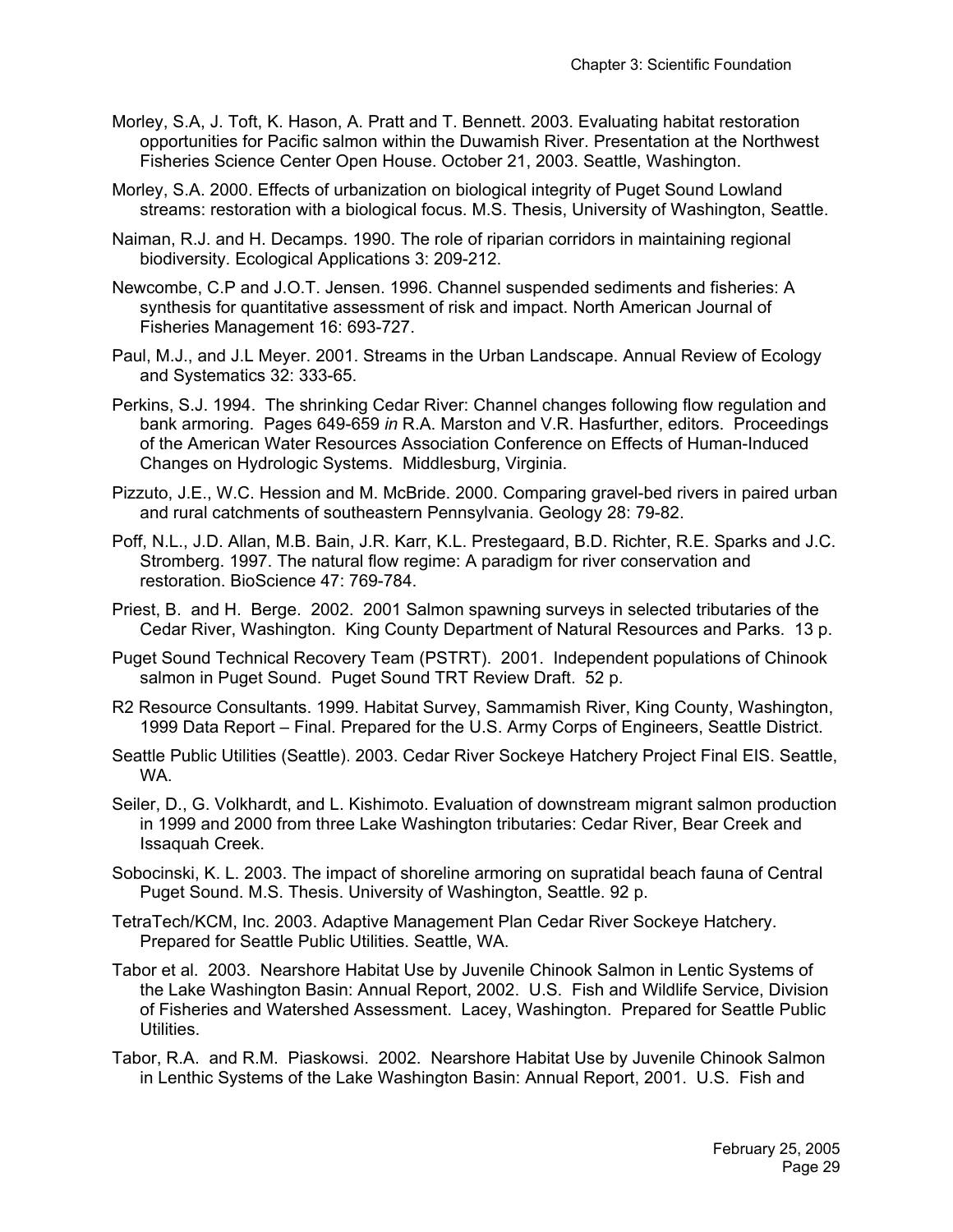Wildlife Service, Division of Fisheries and Watershed Assessment. Lacey, Washington. Prepared for Seattle Public Utilities.

- Toft, J., C. Simenstad, C. Young and L. Stamatiou. 2003. Inventory and mapping of City of Seattle shorelines along Lake Washington, the Ship Canal, and Shilshole Bay. Report by the Wetland Ecosystem, School of Aquatic and Fisheries Sciences, University of Washington. Prepared for Seattle Public Utilities.
- Warner, E.J., and K.L. Fresh.1998. Technical review draft: Lake Washington Chinook salmon recovery plan. Muckleshoot Indian Tribe and Washington Department of Fish and Wildlife. 141 pp.
- Washington Department of Fish and Wildlife (WDFW). 1999. Fish passage design at road culverts. Prepared by the Habitat and Lands Program, Environmental Engineering Division. Olympia, Washington.
- Weitkamp, D., G. Ruggerone, L. Sacha, J. Howell and B. Bachen. 2000. Factors Affecting Chinook Populations, Background Report. Prepared by Parametrix Inc., Natural Resource Consultants, Inc. and Cedar River Associates for the City of Seattle.
- Welch, E.B., J.M. Jacoby and C.W. May. 1998. Stream quality. Pages 69-94 *in* R.J. Naiman and R.E. Bilby, editors. River ecology and management: lessons from the Pacific coastal ecoregion. Springer-Verlag, New York.
- Wydzga, A. 1997. Effects of urbanization on fine sediment deposition in Puget Sound Lowland streams. M.S. Thesis. University of Washington, Seattle.
- Ziemer, R.R. and T.E. Lisle. 1998. Hydrology. Pages 43-68 *in* R.J. Naiman and R.E. Bilby, editors. River ecology and management: lessons from the Pacific coastal ecoregion. Springer-Verlag, New York.